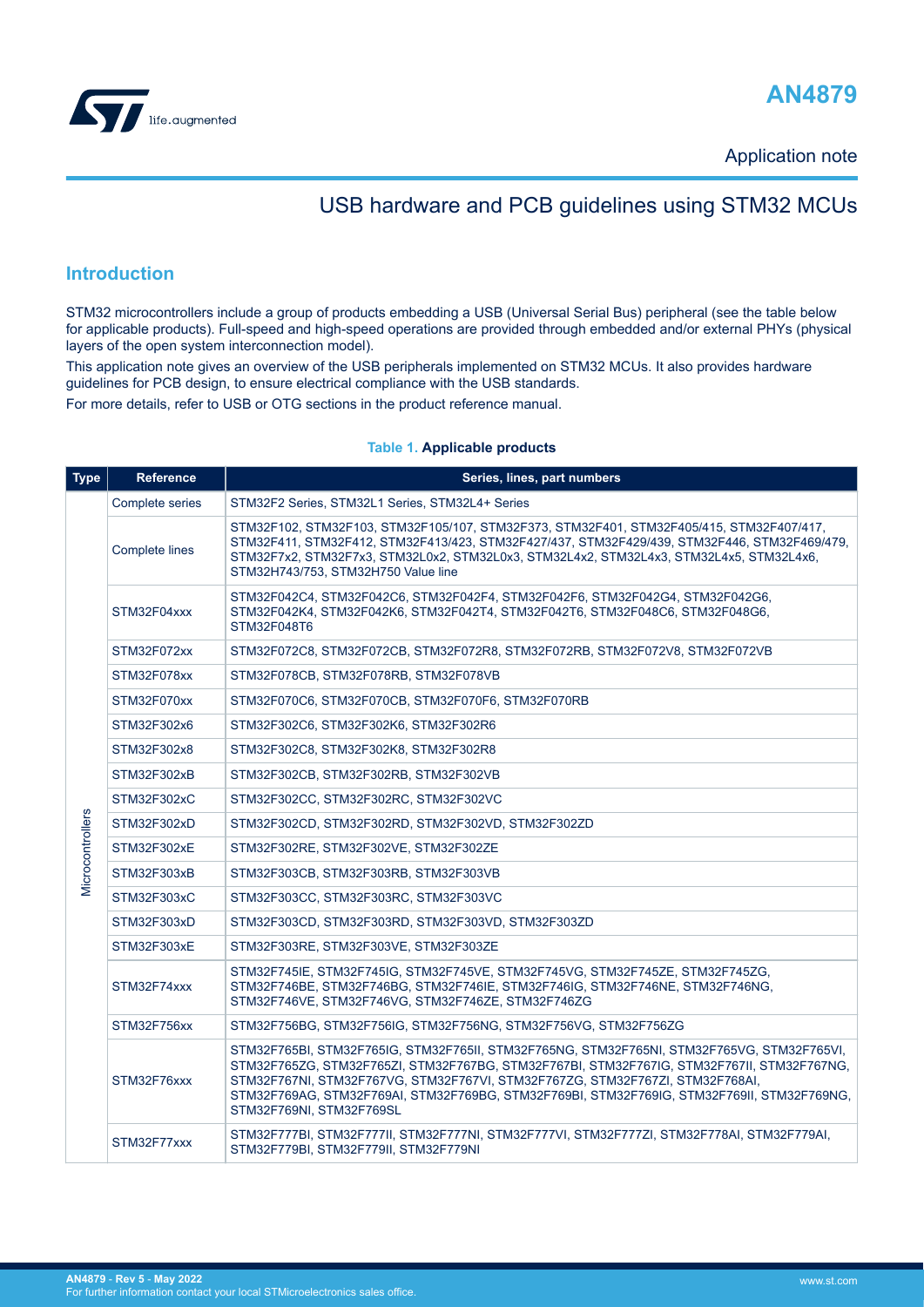<span id="page-1-0"></span>

## **1 General information**

This document applies to STM32 microcontrollers which are based on Arm® cores.

*Note: Arm is a registered trademark of Arm Limited (or its subsidiaries) in the US and/or elsewhere.*

arm

| Acronym     | <b>Description</b>                        |
|-------------|-------------------------------------------|
| <b>ADP</b>  | Attach detection protocol                 |
| <b>BCP</b>  | Battery charging detection                |
| <b>EMI</b>  | Electromagnetic interference              |
| <b>ESD</b>  | Electrostatic discharge                   |
| <b>FS</b>   | Full-speed                                |
| <b>HBM</b>  | Human body model                          |
| <b>HS</b>   | High-speed                                |
| <b>IEC</b>  | International electrotechnical commission |
| <b>LPM</b>  | Link power management                     |
| <b>LS</b>   | Low-speed                                 |
| <b>MCU</b>  | Microcontroller unit or microcontroller   |
| <b>OTG</b>  | On-the-go                                 |
| <b>PCB</b>  | Printed circuit board                     |
| <b>PHY</b>  | Physical layer                            |
| <b>SOF</b>  | Start of frame                            |
| <b>ULPI</b> | UTMI + low-pin interface                  |
| <b>USB</b>  | <b>Universal Serial Bus</b>               |
| <b>UTMI</b> | USB 2.0 transceiver macrocell interface   |

### **Table 2. Abbreviations and acronyms**

#### **References**

- System Level ESD-expanded, JEDEC, September 2013.
- Improve System ESD Protection While Lowering On-Chip ESD Protection, www.mobiledevdesign.com, February 2009.
- USB 2.0 specification, revision 2.0, April 2000, available at www.usb.org.
- On The Go and Embedded Host Supplement to the USB revision 2.0 specification, revision 2.0, July 2012 available at www.usb.org.
- High Speed USB Platform Design Guidelines, available at www.usb.org.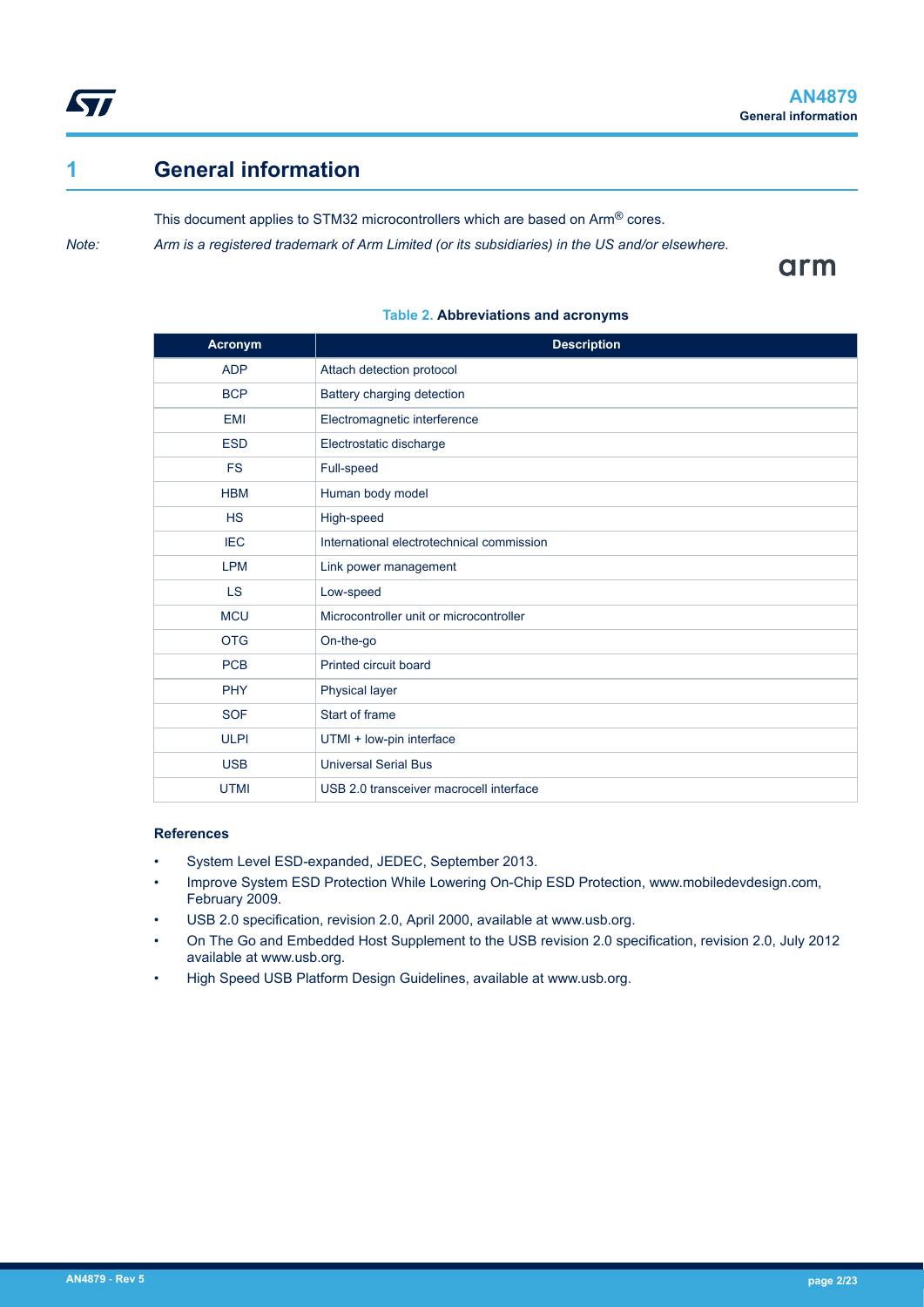<span id="page-2-0"></span>

## **2 USB on STM32 products**

Each device with USB support embeds at least one of the following interfaces:

- A: USB 2.0 FS device interface
	- B: USB 2.0 OTG FS, that is, USB 2.0 FS device/host/OTG controller with on-chip FS PHY
- C: USB 2.0 OTG HS, that is, USB 2.0 FS/HS device/host/OTG controller, integrating the transceivers for full-speed operation, and featuring an ULPI for high-speed operation: an external PHY device connected to the ULPI is required.
- D: USB 2.0 OTG HS controller with embedded on-chip HS PHYs

The table below lists the STM32 devices supporting a USB, and describes which USB peripheral is implemented in each of them.

| Series, lines, or references |                                                                                                                               | Supported USB(1)         |                          |                          |                | <b>Size of dedicated</b> | <b>Dedicated</b>          | <b>Embedded pull-up</b><br>resistor on USB_DP |  |
|------------------------------|-------------------------------------------------------------------------------------------------------------------------------|--------------------------|--------------------------|--------------------------|----------------|--------------------------|---------------------------|-----------------------------------------------|--|
|                              |                                                                                                                               | A                        | B.                       | $\overline{c}$           | D              | packet buffer SRAM       | <b>V</b> <sub>DDUSB</sub> | line                                          |  |
| STM32F0 Series               | STM32F04x,<br>STM32F072,<br>STM32F078,<br>STM32F070x6/B                                                                       | X                        | $\overline{a}$           | L,                       | L,             | 1 Kbyte                  | <b>No</b>                 | Yes                                           |  |
| STM32F1 Series               | STM32F102 line,<br>STM32F103 line                                                                                             | X                        | L.                       | L                        | L,             | 512 bytes                | <b>No</b>                 | (2)                                           |  |
|                              | STM32F105/107 line                                                                                                            | ä,                       | X.                       | ÷,                       | L,             | 1.25 Kbytes              | <b>No</b>                 | Yes                                           |  |
| STM32F2 Series               |                                                                                                                               | $\overline{a}$           | X.                       | $\overline{a}$           | L,             | 1.25 Kbytes              | <b>No</b>                 | <b>Yes</b>                                    |  |
|                              |                                                                                                                               | L,                       | L,                       | X                        | L,             | 4 Kbytes                 | <b>No</b>                 | <b>Yes</b>                                    |  |
|                              | STM32F302xB/C,<br>STM32F303xB/C,<br>STM32F373 line                                                                            | X                        | L,                       | L.                       | L,             | 512 bytes                | <b>No</b>                 | (2)                                           |  |
| STM32F3 Series               | STM32F302x6/8,<br>STM32F302xD/E,<br>STM32F303xD/E                                                                             | X                        | L,                       | $\overline{\phantom{a}}$ | L,             | 1 Kbyte                  | <b>No</b>                 | (2)                                           |  |
|                              | STM32F405/415 line.<br>STM32F407/417 line,<br>STM32F427/437 line,<br>STM32F429/439 line,<br>STM32F401 line,<br>STM32F411 line | $\Box$                   | X.                       | ä,                       | L,             | 1.25 Kbytes              | <b>No</b>                 | Yes                                           |  |
| STM32F4 Series $(3)$         |                                                                                                                               | ÷,                       | $\overline{a}$           | X                        | L,             | 4 Kbytes                 | <b>No</b>                 | Yes                                           |  |
|                              | STM32F446 line,<br>STM32F469/479 line,<br>STM32F412 line,<br>STM32F413/423 line                                               | ä,                       | X.                       | L                        | L.             | 1.25 Kbytes              | <b>Yes</b>                | Yes                                           |  |
|                              |                                                                                                                               | $\overline{\phantom{a}}$ | $\overline{\phantom{a}}$ | X                        | L,             | 4 Kbytes                 | Yes                       | Yes                                           |  |
|                              | STM32F74x,                                                                                                                    | $\Box$                   | X.                       | L.                       | ÷,             | 1.25 Kbytes              | <b>Yes</b>                | <b>Yes</b>                                    |  |
| STM32F7 Series               | STM32F756,<br>STM32F76x,<br>STM32F77x,<br>STM32F7x2 line                                                                      | ä,                       | $\overline{\phantom{a}}$ | X                        | L,             | 4 Kbytes                 | Yes                       | Yes                                           |  |
|                              | STM32F7x3 line                                                                                                                | ä,                       | X.                       | L,                       | $\overline{a}$ | 1.25 Kbytes              | Yes                       | <b>Yes</b>                                    |  |
|                              |                                                                                                                               | ä,                       | L,                       | L.                       | X              | 4 Kbytes                 | Yes                       | Yes                                           |  |
| STM32L0 Series               | STM32L0x2 line,<br>STM32L0x3 line                                                                                             | X                        | ÷,                       | L,                       | ÷,             | 1 Kbyte                  | Yes                       | Yes                                           |  |
| STM32L1 Series               |                                                                                                                               | $\mathsf{X}$             | L,                       | L,                       | L,             | 512 bytes                | <b>No</b>                 | <b>Yes</b>                                    |  |
| STM32L4 Series               | STM32L4x2 line,<br>STM32L4x3 line                                                                                             | X                        | L,                       | L,                       | L,             | 1 Kbyte                  | <b>Yes</b>                | Yes                                           |  |

#### **Table 3. USB implementation in STM32 devices**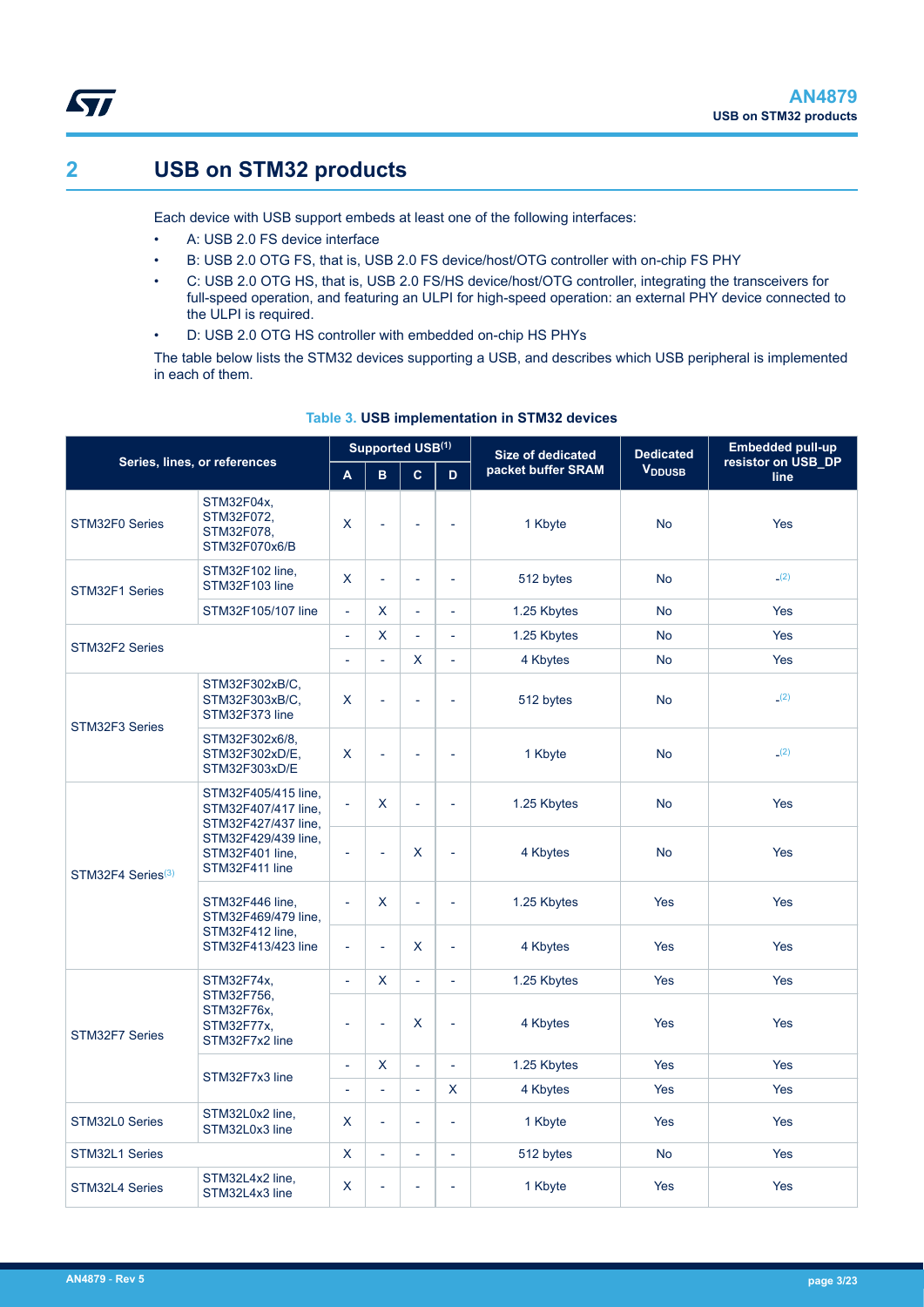

| Series, lines, or references |                                                |                          | Supported USB(1)   |                          |                          | Size of dedicated  | <b>Dedicated</b>          | <b>Embedded pull-up</b><br>resistor on USB DP |
|------------------------------|------------------------------------------------|--------------------------|--------------------|--------------------------|--------------------------|--------------------|---------------------------|-----------------------------------------------|
|                              |                                                |                          | в                  | C.                       | D                        | packet buffer SRAM | <b>V</b> <sub>DDUSB</sub> | line                                          |
| STM32L4 Series               | STM32L4x5 line,<br>STM32L4x6 line              | $\overline{\phantom{0}}$ | X                  | $\overline{\phantom{a}}$ | $\overline{\phantom{0}}$ | 1.25 Kbytes        | Yes                       | Yes                                           |
| STM32L4+ Series              |                                                | $\overline{\phantom{0}}$ | x                  | $\overline{\phantom{a}}$ | $\overline{\phantom{0}}$ | 1.25 Kbytes        | Yes                       | <b>Yes</b>                                    |
| STM32H7 Series               | STM32H743/753 line,<br>STM32H750 Value<br>line | ۰                        | $\mathsf{X}^{(4)}$ | x                        | $\overline{\phantom{0}}$ | 4 Kbytes           | Yes <sup>(5)</sup>        | Yes                                           |

*1. X: supported.*

<span id="page-3-0"></span>ST

*2. To be compliant with the USB 2.0 full-speed electrical specification, the USB\_DP (D+) pin must be pulled up to a voltage in the 3.0 to 3.6 V range with a 1.5 kΩ resistor.*

*3. STM32F401/411/412/413/423 devices support only FS mode.*

*4. USB 2.0 OTG HS device/host/OTG peripheral, supporting only full-speed operations.*

*5. Available through VDD50USB and VDD33USB pins.*

## **2.1 USB implementation on STM32 products**

#### **Table 4. USB implementation on STM32 mainstream products**

| Feature $(1)$                           | <b>STM32F070x6/B</b>      | <b>STM32F072</b><br><b>STM32F078</b><br>STM32F04x |                                          | STM32F105/107            | <b>STM32F302xB/C</b><br><b>STM32F303xB/C</b><br><b>STM32F373</b> | STM32F302x6/8<br><b>STM32F302xD/E</b><br><b>STM32F303xD/E</b> |  |
|-----------------------------------------|---------------------------|---------------------------------------------------|------------------------------------------|--------------------------|------------------------------------------------------------------|---------------------------------------------------------------|--|
|                                         |                           | <b>USB 2.0 FS device interface</b>                |                                          | <b>USB OTG FS</b>        | <b>USB 2.0 FS device interface</b>                               |                                                               |  |
| <b>Crystal-less USB</b>                 |                           | X                                                 | $\overline{\phantom{a}}$                 | $\overline{\phantom{0}}$ | ٠                                                                |                                                               |  |
| Number of endpoints                     |                           | 8                                                 |                                          | $4^{(2)}$                | 8                                                                |                                                               |  |
| Host mode channels                      |                           |                                                   |                                          | 8                        |                                                                  |                                                               |  |
| Size of dedicated<br>packet buffer SRAM | 1 Kbyte $(3)$             |                                                   | 512 bytes $(4)$                          | 1.25 Kbytes $(5)$        | 512 bytes $(5)$                                                  | 1 Kbytes $(3)$                                                |  |
| Pull-up resistor on<br>USB DP line      |                           | Embedded                                          | 1.5 k $\Omega$ resistor<br>must be added | Embedded                 | 1.5 k $\Omega$ resistor must be added                            |                                                               |  |
| <b>LPM</b>                              | $\boldsymbol{\mathsf{X}}$ |                                                   |                                          |                          |                                                                  | X                                                             |  |
| <b>BCD</b>                              | X                         |                                                   |                                          |                          |                                                                  |                                                               |  |
| <b>ADP</b>                              |                           |                                                   |                                          |                          |                                                                  |                                                               |  |

*1. X: supported.*

*2. Bidirectional, including EP0.*

*3. When the CAN peripheral is used, only the first 768 bytes are available to the USB. The last 256 bytes are used by the CAN.*

*4. The USB and CAN share a dedicated 512 bytes SRAM. They can then be used in the same application but not at the same time.*

*5. The dedicated SRAM is used exclusively by the USB endpoints (not shared with any other peripheral).*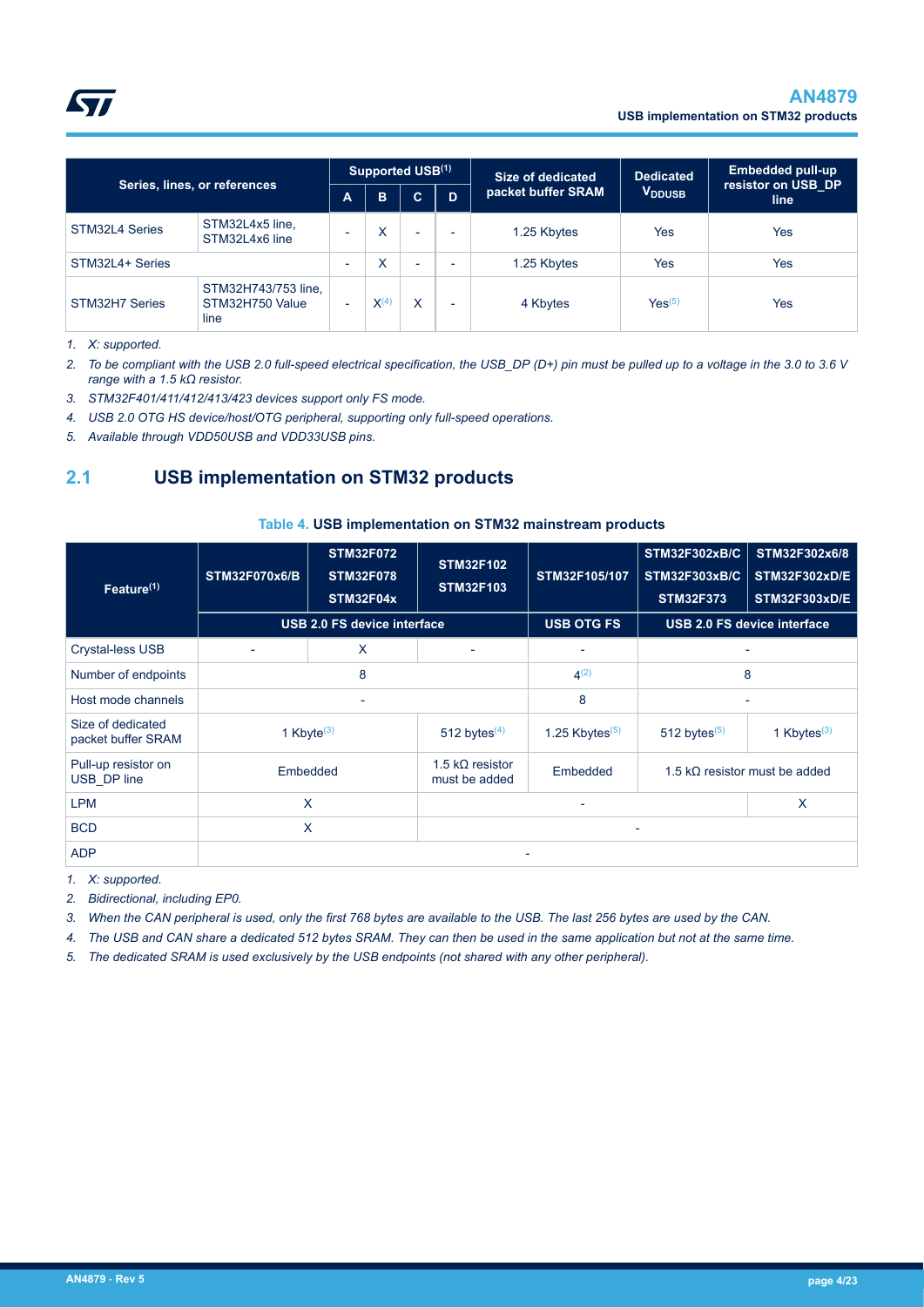<span id="page-4-0"></span>

| Feature <sup>(1)</sup>                                          |                          | <b>STM32F446</b><br><b>STM32F469</b><br><b>STM32F479</b><br>STM32F2x5/2x7<br><b>STM32F74x</b><br>STM32F405/415<br><b>STM32F412</b><br><b>STM32F401</b><br><b>STM32F756</b><br>STM32F407/417<br><b>STM32F411</b><br>STM32F413/423<br><b>STM32F76x</b><br>STM32F427/437<br><b>STM32F77x</b><br>STM32F429/439<br><b>STM32F7x2</b><br><b>STM32F750</b> |                          |                          |                          | <b>STM32F730R/V</b>      |                          |                          | STM32F7x3<br><b>STM32F730Z/I</b> |                          | STM32H743/753<br><b>STM32H750</b> |                         |
|-----------------------------------------------------------------|--------------------------|----------------------------------------------------------------------------------------------------------------------------------------------------------------------------------------------------------------------------------------------------------------------------------------------------------------------------------------------------|--------------------------|--------------------------|--------------------------|--------------------------|--------------------------|--------------------------|----------------------------------|--------------------------|-----------------------------------|-------------------------|
|                                                                 | <b>OTG</b><br><b>FS</b>  | <b>OTG</b><br><b>HS</b>                                                                                                                                                                                                                                                                                                                            | <b>OTG</b><br><b>FS</b>  | <b>OTG</b><br><b>HS</b>  | <b>OTG</b><br><b>FS</b>  | <b>OTG</b><br><b>HS</b>  | <b>OTG</b><br><b>FS</b>  | <b>OTG</b><br><b>HS</b>  | <b>OTG</b><br><b>FS</b>          | <b>OTG</b><br><b>HS</b>  | <b>OTG</b><br><b>FS</b>           | <b>OTG</b><br><b>HS</b> |
| Crystal-less USB                                                | $\overline{\phantom{a}}$ | $\overline{\phantom{a}}$                                                                                                                                                                                                                                                                                                                           | $\overline{\phantom{a}}$ | $\overline{\phantom{a}}$ | $\overline{\phantom{a}}$ | $\overline{\phantom{a}}$ | $\overline{\phantom{a}}$ | $\overline{\phantom{a}}$ | $\overline{\phantom{a}}$         | $\overline{\phantom{a}}$ | $\sf X$                           | $\sf X$                 |
| <b>Bidirectional endpoints</b><br>(including EP0)               | 4                        | $\overline{\phantom{a}}$                                                                                                                                                                                                                                                                                                                           | 4                        | 6                        | 6                        | $\overline{\phantom{a}}$ | 6                        | 9                        | 6                                | 9                        | 9                                 | 9                       |
| Host mode channels                                              | 8                        | $\overline{\phantom{a}}$                                                                                                                                                                                                                                                                                                                           | 8                        | 12                       | 12                       | $\overline{\phantom{a}}$ | 12                       | 16                       | 12                               | 16                       | 16                                | 16                      |
| Size of dedicated packet<br>buffer SRAM (Kbytes) <sup>(2)</sup> | 1.25                     | ÷.                                                                                                                                                                                                                                                                                                                                                 | 1.25                     | $\overline{4}$           | 1.25                     | $\blacksquare$           | 1.25                     | $\overline{4}$           | 1.25                             | 4                        | 4                                 | 4                       |
| ULPI available to primary<br>I/Os via muxing                    |                          | $\overline{\phantom{a}}$                                                                                                                                                                                                                                                                                                                           | ÷,                       | X                        | $\overline{\phantom{a}}$ | $\overline{a}$           | ÷,                       | $\sf X$                  | ÷,                               |                          | ÷,                                | $\sf X$                 |
| Integrated PHY                                                  | FS <sup>(3)</sup>        | ÷.                                                                                                                                                                                                                                                                                                                                                 | FS <sup>(3)</sup>        | FS <sup>(3)</sup>        | FS <sup>(3)</sup>        | $\overline{\phantom{a}}$ | FS <sup>(3)</sup>        | FS <sup>(3)</sup>        | FS <sup>(3)</sup>                | HS <sup>(4)</sup>        | FS <sup>(3)</sup>                 | FS <sup>(3)</sup>       |
| <b>LPM</b>                                                      | $\overline{\phantom{a}}$ | $\overline{\phantom{a}}$                                                                                                                                                                                                                                                                                                                           | $\overline{\phantom{a}}$ | $\overline{\phantom{a}}$ | $\mathsf{x}$             | $\overline{\phantom{a}}$ | $\mathsf{X}$             | $\sf X$                  | $\mathsf{x}$                     | $\mathsf{X}$             | $\mathsf{x}$                      | $\mathsf{X}$            |
| <b>BCD</b>                                                      | $\overline{\phantom{a}}$ | $\overline{\phantom{a}}$                                                                                                                                                                                                                                                                                                                           | $\overline{\phantom{a}}$ | $\overline{\phantom{a}}$ | X                        | $\overline{\phantom{a}}$ | $\overline{\phantom{a}}$ | $\overline{\phantom{a}}$ | $\mathsf{X}$                     | $\sim$                   | $\mathsf{X}$                      | $\mathsf{X}$            |
| <b>ADP</b>                                                      | $\overline{a}$           | $\overline{\phantom{a}}$                                                                                                                                                                                                                                                                                                                           | ٠                        | $\overline{\phantom{a}}$ | $\overline{\phantom{a}}$ | $\overline{\phantom{a}}$ | ۰                        | ٠                        | $\overline{a}$                   | $\overline{\phantom{a}}$ | ÷,                                |                         |

### **Table 5. USB implementation on STM32 high-performance products**

*1. X: supported.*

*2. The dedicated SRAM is used exclusively by the USB endpoints (not shared with any other peripheral).*

*3. Internal FS OTG PHY support.*

*4. Internal HS OTG PHY support.*

#### **Table 6. USB implementation on STM32 ultra-low-power products**

| Feature <sup>(1)</sup>                              | STM32L0x2<br>STM32L1xx<br>STM32L0x3 |                                    | <b>STM32L4x2</b><br><b>STM32L4x3</b> | <b>STM32L4x5, STM32L4x6</b><br>STM32L4Rx, STM32L4Sx |  |  |
|-----------------------------------------------------|-------------------------------------|------------------------------------|--------------------------------------|-----------------------------------------------------|--|--|
|                                                     |                                     | <b>USB 2.0 FS device interface</b> |                                      | <b>USB OTG FS</b>                                   |  |  |
| <b>Crystal-less USB</b>                             | X                                   | $\overline{\phantom{0}}$           | X                                    | $X^{(2)}$                                           |  |  |
| Number of endpoints                                 |                                     | 8                                  |                                      | 6 (bidirectional)                                   |  |  |
| Host mode channels                                  | $\overline{\phantom{0}}$            |                                    |                                      | 12                                                  |  |  |
| Size of dedicated packet buffer SRAM <sup>(3)</sup> |                                     | 1 Kbyte                            |                                      | 1.25 Kbytes (with advanced FIFO control)            |  |  |
| pull up resistor on USB DP line                     |                                     | X                                  |                                      | X                                                   |  |  |
| <b>LPM</b>                                          |                                     | X                                  |                                      | X                                                   |  |  |
| <b>BCD</b>                                          |                                     | X                                  |                                      | X                                                   |  |  |
| <b>ADP</b>                                          |                                     | ٠                                  |                                      | X                                                   |  |  |

*1. X: supported.*

*2. Except for STM32L47x/L48x devices.*

*3. The dedicated SRAM is used exclusively by the USB endpoints (not shared with any other peripheral).*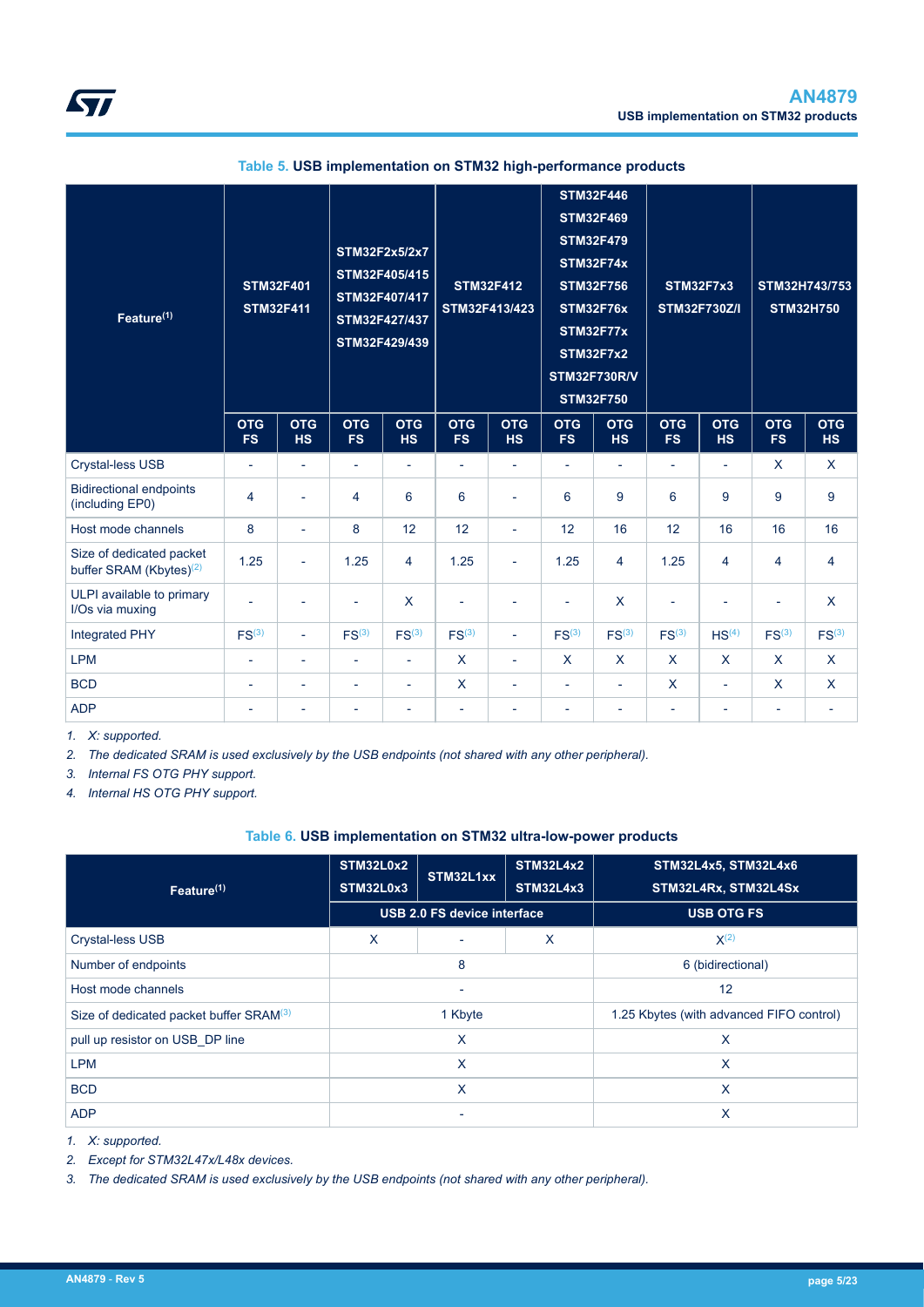<span id="page-5-0"></span>kv/

## **2.2 Supported USB speeds**

In Host mode, the USB OTG\_FS supports full- and low-speed transfers, while in device mode it only supports full-speed transfers.

|  |  |  | <b>Table 7. Supported OTG_FS speeds</b> |
|--|--|--|-----------------------------------------|
|  |  |  |                                         |

| Mode <sup>(1)</sup> | $FS(12$ Mbit/s) | $LS$ (1.5 Mbit/s) |
|---------------------|-----------------|-------------------|
| Host                |                 |                   |
| <b>Device</b>       |                 | -                 |

*1. X: supported.*

In Host mode, the USB OTG\_HS supports high-, full-, and low-speed transfers, while in device mode, it only supports high- and full-speed transfers.

|  |  |  | Table 8. Supported OTG_FS speeds |
|--|--|--|----------------------------------|
|  |  |  |                                  |

| Mode <sup>(1)</sup> | HS (480 Mbit/s) | FS(12 Mbit/s) | LS $(1.5 \text{ Mbit/s})$ |
|---------------------|-----------------|---------------|---------------------------|
| Host                |                 |               |                           |
| Device              |                 |               | -                         |

*1. X: supported.*

## **2.3 Protection against ESD and EMI**

Protection against ESD and EMI is needed. The system must comply with both the JESD22-A114D (also known as HBM) and the IEC 61000-4-2 standards.

The HBM requires that the USB pins of the component device be tolerant up to 2 kV discharge, this is the case for STM32 MCUs. Refer to the figure and the table below for JESD22-A114D standard test waveform and class levels. For more details, refer to the document *System Level ESD-expanded* available at www.jedec.org.

#### **Figure 1. JESD22-A114D standard test waveform**

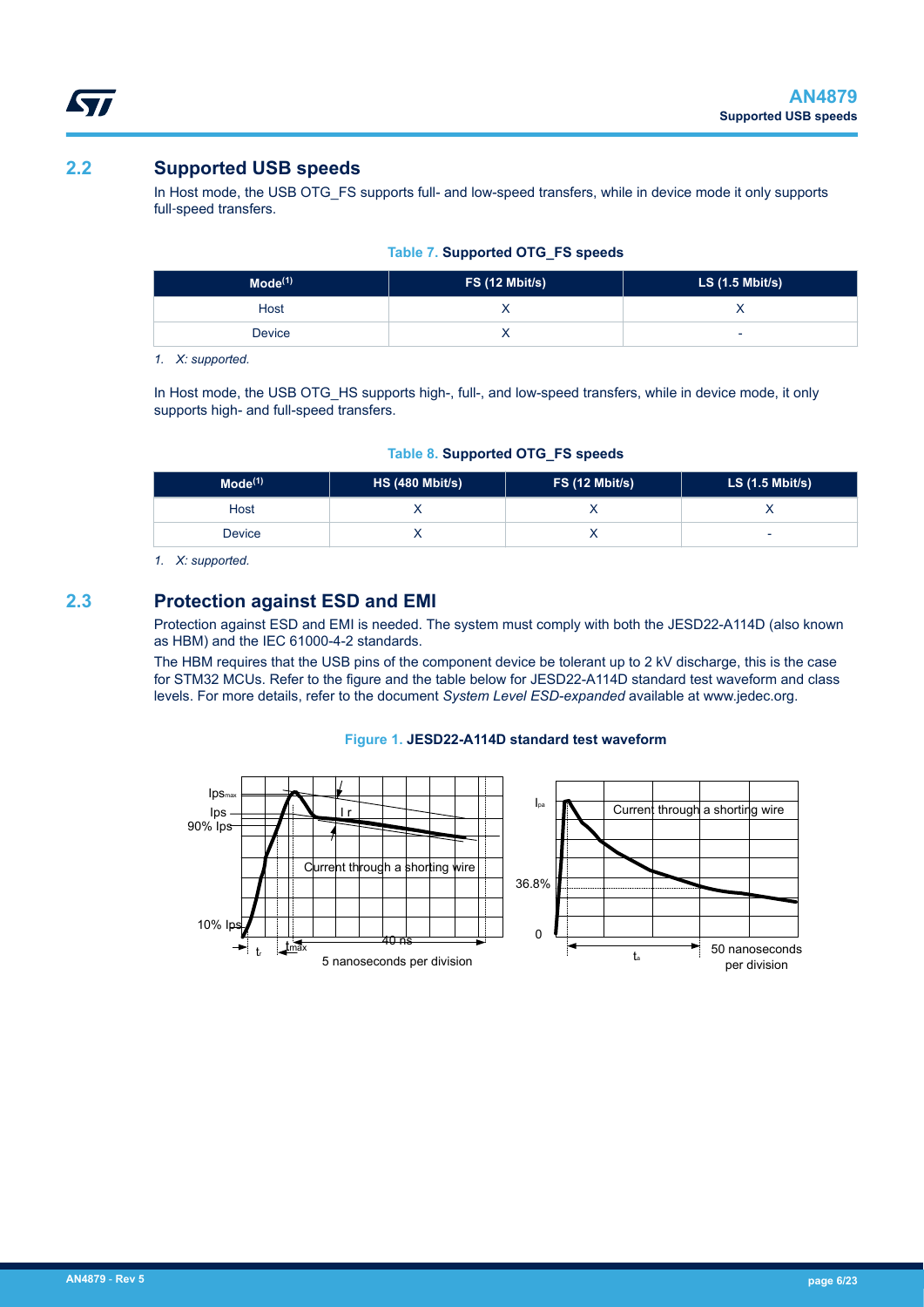#### **Table 9. JESD22-A114D standard class levels**

<span id="page-6-0"></span>

| <b>Class</b>         | Voltage range      | <b>Current range</b> |
|----------------------|--------------------|----------------------|
| Class 0              | V < 250 V          | I < 0.17 A           |
| Class 1A             | 250 V < V < 500 V  | 0.17 A < 1 < 0.33 A  |
| Class 1B             | 500 V < V < 1000 V | 0.33 A < I < 0.67 A  |
| Class <sub>1</sub> C | $1$ kV < V < 2 kV  | 0.67 A < 1 < 1.33 A  |
| Class 2              | $2$ kV < V < 4 kV  | 1.33 A < I < 2.67 A  |
| Class 3A             | $1$ kV < V < 8 kV  | 2.67 A < 1 < 5.33 A  |
| Class 3B             | $V > 8$ kV         | 1 > 5.33 A           |

The system must also comply with the IEC 61000-4-2 standard on USB lines when they are connected to a receptacle. This standard is fairly different from the HBM standard. Refer to the image and the table below for IEC 61000-4-2 standard test waveform and class levels.





#### **Table 10. IEC 61000-4-2 standard class levels**

| Level | <b>Contact</b>         | <b>Air</b> | Peak current (A) |  |
|-------|------------------------|------------|------------------|--|
|       | Indicated voltage (kV) |            |                  |  |
|       |                        |            | 7.5              |  |
|       |                        |            | 15               |  |
|       |                        |            | 22.5             |  |
|       |                        | 15         | 30               |  |

To see the difference between the current pulses applied in the two tests, compare the two figures presented above.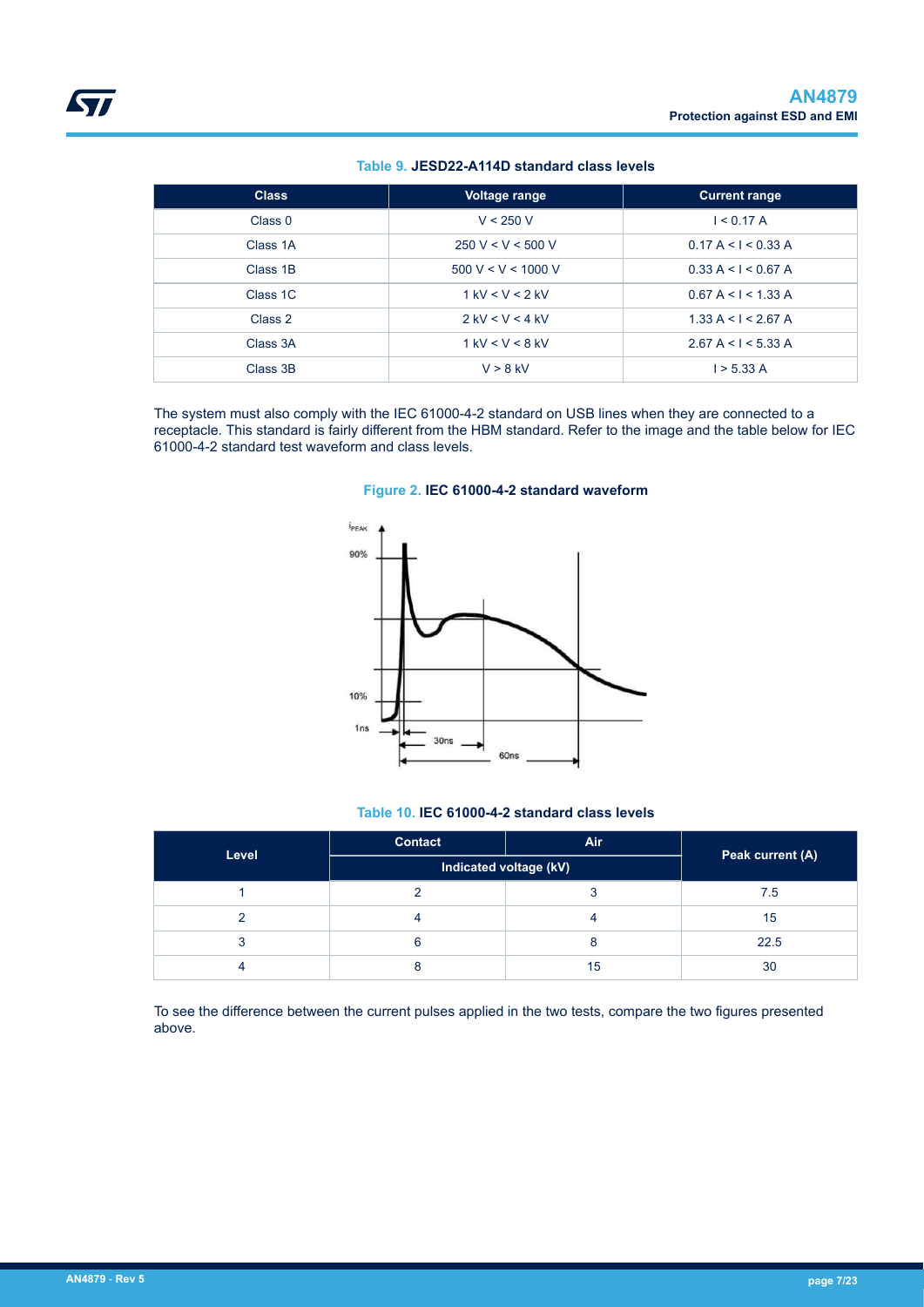<span id="page-7-0"></span>To improve the protection against high ESD surges (and then to meet the conditions requested by the standards), dedicated components have to be placed as close as possible to the receptacle (see the table below).

#### **Table 11. ESD protection**

| <b>Interface</b>  | <b>Protection</b>                                                  |                            |  |
|-------------------|--------------------------------------------------------------------|----------------------------|--|
|                   | Low price                                                          | Low area on PCB            |  |
| USB FS            | USBLC6-2SC6                                                        | USBLC6-2P6                 |  |
|                   | (+ ESDA7P60-1U1M for VBUS)                                         | (+ ESDA7P60-1U1M for VBUS) |  |
| USB FS OTG        | USBLC6-4SC6                                                        | DSILC6-4P6                 |  |
| USB HS            | ECMF02-2AMX6 (+ ESDA7P60-1U1M for 5 V VBUS)                        |                            |  |
| USB HS OTG ECMF02 | ECMF02-2AMX6 (+ ESDA7P60-1U1M for 5 V VBUS + ESDALC6V1-1U2 for ID) |                            |  |

### **2.4 Clock**

The FS USB device/OTG requires a precise 48 MHz clock. This frequency can be generated from the internal main PLL, or by the internal 48 MHz oscillator.

In the first case, the clock source must use an HSE crystal oscillator, in the second case, the synchronization for the oscillator can be taken from:

- The USB data stream itself (SOF signalization), no external resonator/ crystal is needed (this feature is only available for devices embedding a crystal-less USB 2.0 FS device interface), or
- The internal 48 MHz oscillator trimmed on LSE (not accurate enough for a USB host).
- MSI and LSE only for STM32L47x/L48x devices.

If HS operation is required, the OTG PHY is connected to the microcontroller ULPI port through 12 signals. It can be clocked using the 60 MHz output (provided from the HS PHY: HSE is not mandatory in this case).

As stated on the following figure, for STM32F7x3xx devices the USB HS PHY includes two embedded PLLs:

- PLL1: has as clock source the HSE clock. The supported values are: 12, 12.5, 16, 24 and 25 MHz. The PLL1 outputs the 60 MHz used as input for the PLL2.
- PLL2: outputs the high speed (480 MHz) clock.

#### **Figure 3. HS PHY PLLs on STM32F7x3 devices**



*Note: The AHB frequency has to be higher than 14.2 MHz to guarantee a correct operation for the USB OTG FS peripheral, and higher than 30 MHz for the USB OTG HS peripheral.*

### **2.5 Power**

For USB transceivers, the operating voltage ranges between 3.0 and 3.6 V. This voltage is obtained from one of the following:

- V<sub>DD</sub>: standard external power supply for the STM32MCU I/Os
- $V_{\text{DDUSE}}$ : a dedicated independent power supply for USB. This power supply can be connected either to  $V_{\text{DD}}$ or to an external independent power supply for USB transceivers.

Consequently, the microcontroller can be powered with the minimum specified supply voltage, while an independent power supply 3.3 V can be connected to  $V_{\text{DDUSE}}$ .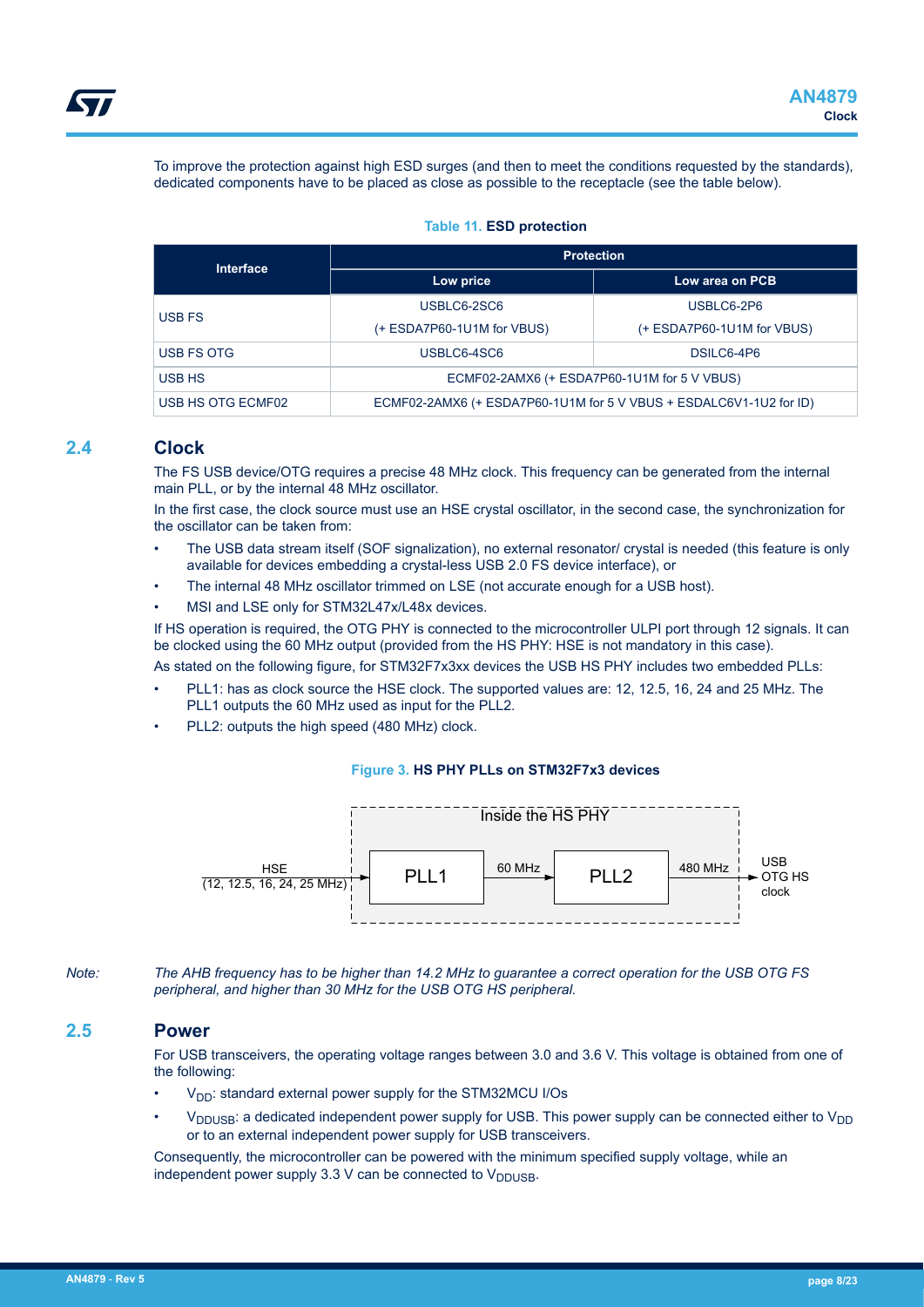<span id="page-8-0"></span>When the V<sub>DDUSB</sub> is connected to a separated power supply, it is independent from V<sub>DD</sub> or V<sub>DDA</sub>, but it must be the last supply to be provided and the first to be removed.

Some important points to notice are listed below:

- The USB full-speed transceiver functionality is ensured down to 2.7 V. The USB full-speed electrical characteristics are degraded when  $V_{DD}$  ranges between 2.7 and 3.0 V
- V<sub>DDUSB</sub> is not available on all STM32 devices. Refer to the "Dedicated VDDUSB" column in [Table 3. USB](#page-2-0) [implementation in STM32 devices](#page-2-0) to check whether this feature is available on a specific MCU.
- The V<sub>DDUSB</sub> pin must be connected to two external decoupling capacitors (100 nF ceramic + 1  $\mu$ F tantalum or ceramic)
- Some devices, when in high-pin-count packages, feature a dedicated VDDUSB pin. When assembled in low-pin-count packages, these devices have only the VDD pin to ensure the USB functionality.
- On STM32F7x3xx devices, the USB HS PHY subsystem uses an additional power supply pin: VDD12OTGHS pin is the output of the HS PHY regulator (1.2 V). An external capacitor (2.2 μF) must be connected to the VDD12OTGHS pin.
- On STM32H7x3 devices,  $V_{\text{DD50USB}}$  can be supplied through the USB cable to generate the  $V_{\text{DD33USB}}$  via a USB internal regulator. This is used to support a  $V_{DD}$  supply different from 3.3 V. The USB regulator can be bypassed to supply  $V_{DD33USB}$  directly when  $V_{DD}$  = 3.3 V.

### **2.6 VBUS sensing detection**

Based on the USB specification, a USB device must use VBUS sensing detection. When the device detects the host presence, it connects its pull-up resistor to either D+ or D- data signal. This allows the host to detect the device presence on the bus.

There are two cases:

- The USB device is bus-powered. VBUS sensing is not mandatory (USB is always connected when the device is powered)
- The device is self-powered. VBUS sensing is mandatory.

Pin PA9, a five V-tolerant pin, is natively dedicated to VBUS sensing. The absolute maximum ratings table of the datasheet indicates that the five V-tolerant pin voltage cannot exceed VDD + 4 V. The user must avoid the situation when the MCU is not powered, and a 5 V VBUS is connected to PA9: this violates the condition on absolute maximum ratings, and can result in permanent damages to the device.

For this purpose, it is mandatory to reduce the voltage on PA9 below 4 V. Additionally, the internal VBUS detection block within the OTG peripheral has a current consumption, as mentioned in the STM32 datasheets: *"When the VBUS sensing feature is enabled, PA9 must be left at their default state (floating input), not as an alternate function. A typical 200 μA current consumption of the embedded sensing block (current to voltage conversion to determine the different sessions) can be observed on PA9 when the feature is enabled.".*

For a reliable and safe VBUS detection, the use of a voltage divider is recommended to guarantee absolute maximum ratings. In this case, the total resistance between VBUS and GND must be high to minimize the DC current. The basic GPIO input levels (VIL, VIH) can now be used with the resistor divider.

*Note:* For the VIL/VIH calculation, all GPIOs are powered by the main I/O supply V<sub>DD</sub>. The V<sub>DDUSB</sub> is dedicated in *some MCUs to the USB signals.*

The recommended resistor divider values for VBUS detection are the following:

- For V<sub>DD</sub> in 3.0-3.6 V range: 82 kΩ (to GND), 33 kΩ (to VBUS).
- For V<sub>DD</sub> in 1.8-2.0 V range: 68 kΩ (to GND), 82 kΩ (to VBUS).

Resistor values have been assessed assuming  $a \pm 0.1$  % tolerance. They are checked against VIL/VIH across the different STM32 families, in order to guarantee switching when  $V_{BUS}$  is between 0.8 and 3.67 V.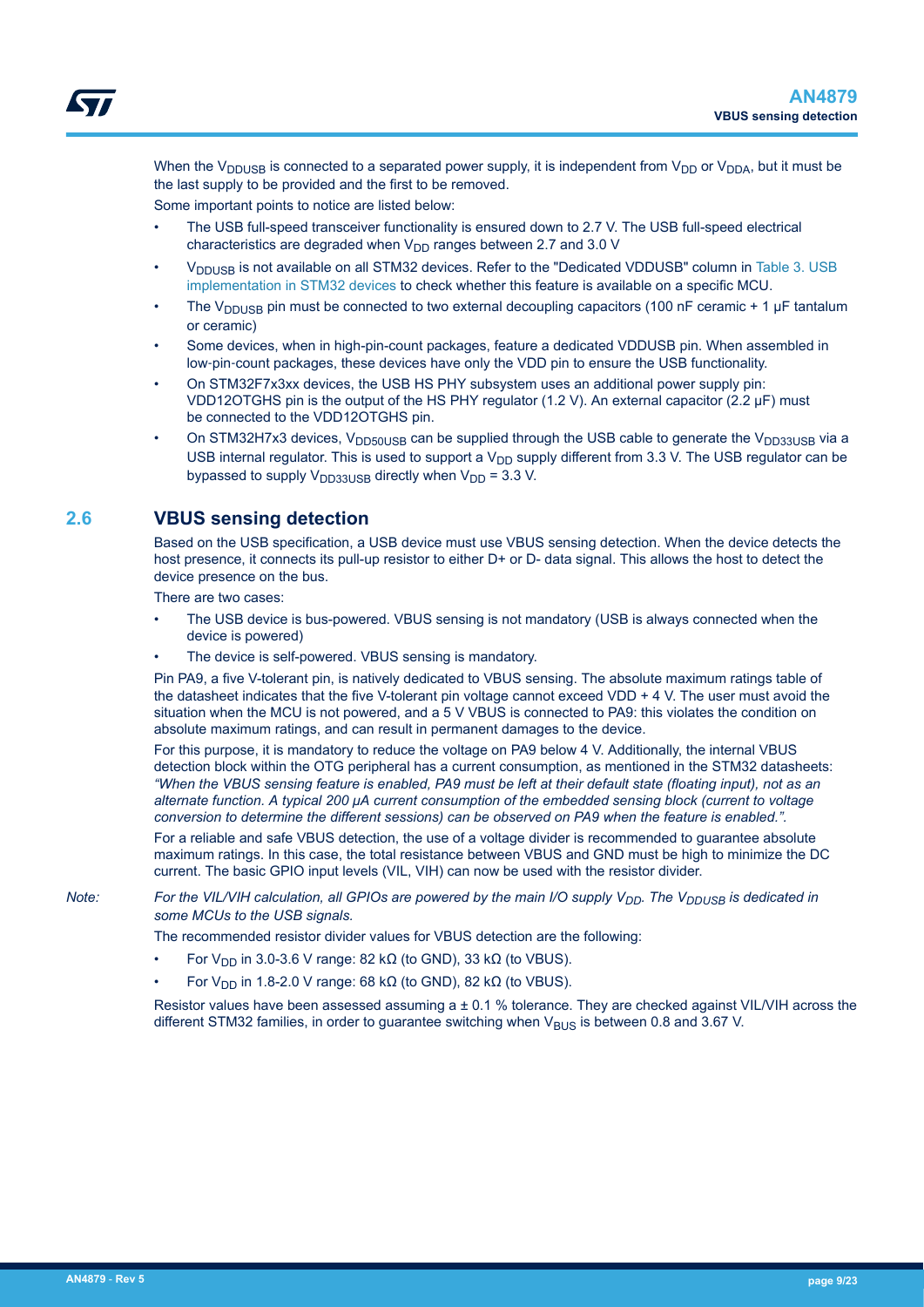<span id="page-9-0"></span>

## **3 Hardware guidelines for USB implementation**

This section describes the hardware requirements for correct operation of the USB peripheral.

## **3.1 USB FS upstream port**

In peripheral mode, the  $V_{BUS}$  power is always provided through the cable. The USB FS impedance driver is always managed internally to avoid the need to add external serial resistors on the data line path. According to the USB specification, there are two main use cases:

- Self-powered applications: platforms providing their own power supply and acting as an upstream port on the cable insertion. Not allowed, under any condition, to draw any current from the USB interface.
- Bus-powered applications: a platform supplied only through VBUS and acting as an upstream port.

#### **3.1.1 USB FS upstream port in self-powered applications**

To optimize the power consumption on self-powered platforms, only a USB PHY and a controller must be started on the VBUS detection.

It is recommended to implement a resistor bridge (refer to [Section 2.6](#page-8-0) for more details). It is also recommended to use an ESD protection device and to place it as close as possible to the USB connector.

To be compliant with the USB 2.0 full-speed electrical specification, the USB\_DP (D+) pin must be pulled up with a 1.5 kΩ resistor to a voltage in the 3.0 to 3.6 V range.

In several STM32 MCUs, the pull-up resistor is already implemented. The user must add this resistor in other STM32 MCUs (refer to the 'Embedded pull-up resistor on USB\_DP line' column in [Table 3\)](#page-2-0).

#### **Figure 4. USB FS upstream port with embedded pull-up resistor in self-powered applications**

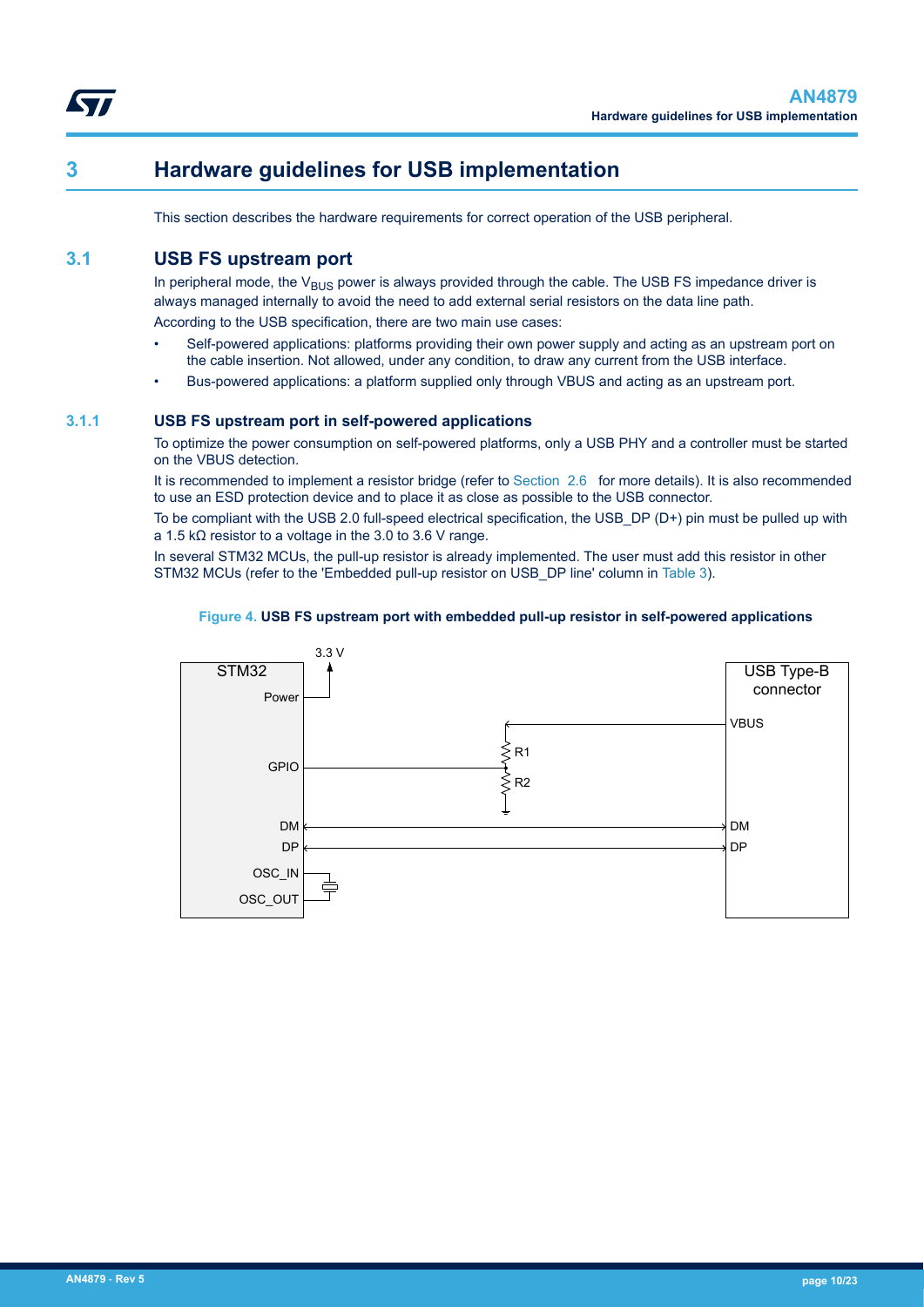<span id="page-10-0"></span>

#### **Figure 5. USB FS upstream port without embedded pull-up resistor in self-powered applications**



A DP pull-up must be connected only when VBUS is plugged. A GPIO from the MCU is used to drive it after the VBUS detection.

#### **3.1.2 USB FS upstream port in bus-powered applications**

A bus-powered application is an application where the supply comes exclusively from VBUS. In order to keep the host alive and the VBUS available, both the PHY and the controller must always be active.

It is recommended to use an external low-dropout regulator (LDO) to lower the input supply of the MCU (LDO39050PU33R or an equivalent component can be used), and to place the ESD protection chip (if used) as close as possible to the USB connector.



#### **Figure 6. USB FS upstream port with embedded pull-up resistor in bus-powered applications**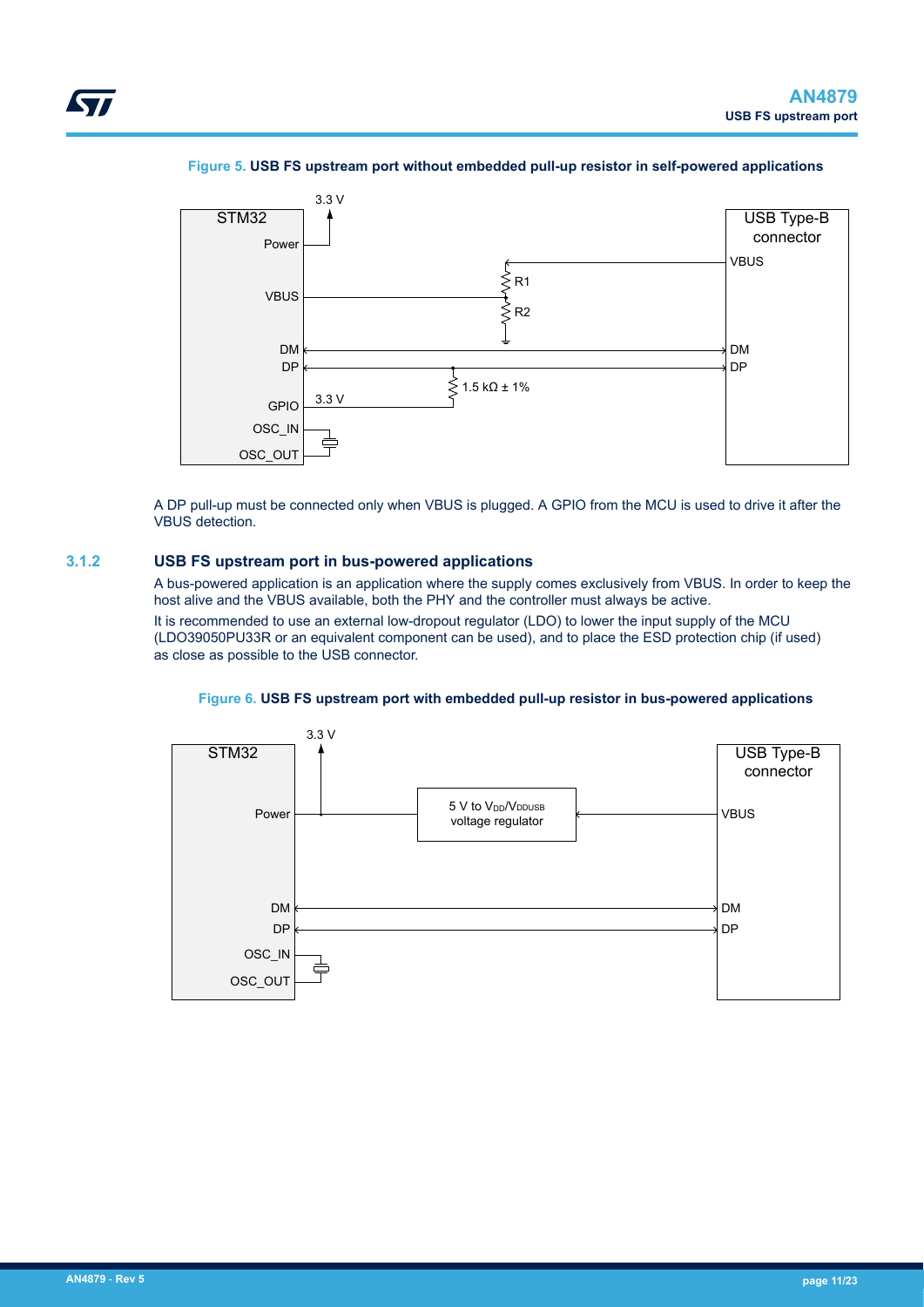<span id="page-11-0"></span>

#### **Figure 7. USB FS upstream port without embedded pull-up resistor in bus-powered applications**

### **3.2 USB FS downstream port**

This section describes the implementation for the USB FS downstream port, available on all the STM32 microcontrollers supporting host connection.

As required by the USB specification, if a VBUS overload occurs, it must be indicated to the user. The information regarding a VBUS overload is provided to the STM32 device via a switch with overcurrent protection (STMPS2151STR or equivalent)., as shown in the figure below.

The ESD protection chip, if used, has to be placed as close as possible to the USB connector.



#### **Figure 8. USB FS downstream implementation**

## **3.3 OTG applications through embedded PHY**

The USB OTG products address scenarios that allow portable devices and non-PC hosts to have the following enhancements:

- targeted host capability to communicate with a list of selected USB peripherals
- support for direct connections between OTG devices
- power saving features to preserve battery life
- a new pin on connector, named ID, identifies the USB power role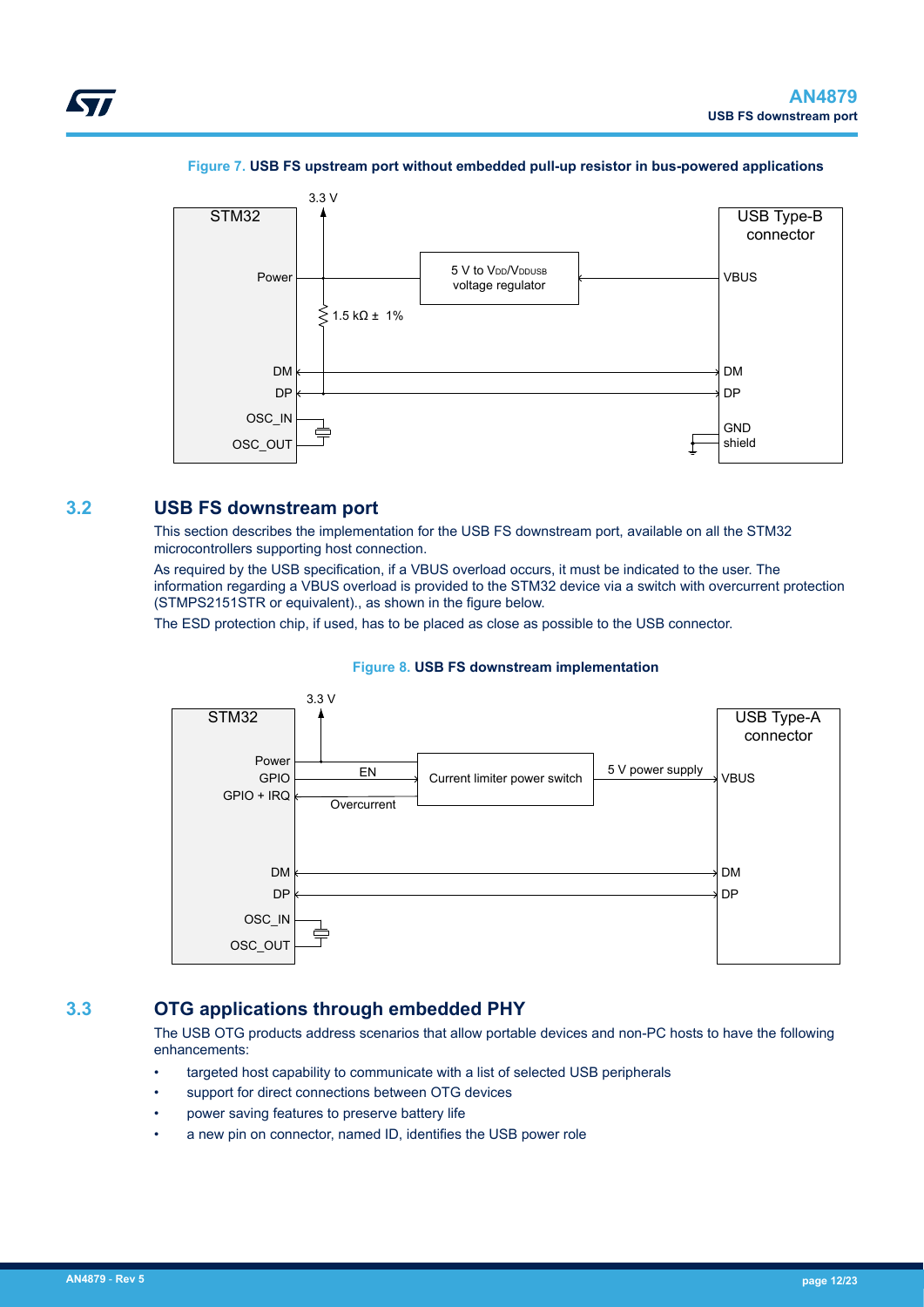<span id="page-12-0"></span>

Consequently, the OTG platforms must include:

- an STM32 MCU supporting the OTG feature
- a Micro-AB connector: the USB role is identified through the ID pin
- a VBUS generation when the OTG device acts as a downstream facing port
- a VBUS current overflow, both monitoring and acting as a downstream facing port

Regarding the figure that is presented below:

- The OTG specification requires the use of a capacitor (maximum value 4.7 μF) on VBUS.
- The ESD protection chip, if used, must be placed as close as possible to the USB connector.
- A power switch (such as STMPS2151STR) is required.
- When an over-current is detected, the information is sent to the STM32 software, which alerts the user about the issue (it is recommended to route VBUS far from DP/DM).
- The STM32 must always be supplied when the platform is connected as device to a host (in case of dead battery support, voltage on PA9 must be reduced as explained in [Section 2.6 \)](#page-8-0).



#### **Figure 9. OTG schematic implementation (dual-mode)**

Additional considerations:

- An external voltage regulator is only needed when building a VBUS powered device.
- The current limiter is required only if the application has to support a VBUS powered device. A basic power switch can be used if 5 V supply is available on the application board.
- The ID pin is required in dual role only.
- The same application can be developed using the OTG HS in FS mode to achieve enhanced performance thanks to the large Rx/Tx FIFO and to a dedicated DMA controller.

### **3.4 OTG\_HS PHY connected through ULPI**

The USB standards propose routing guidelines for high-speed USB platforms in the *High Speed USB Platform Design Guidelines* document available on USB-IF website.

*Note: For a full speed driver that is part of an high speed driver, the impedance is 45 Ω ± 10%.*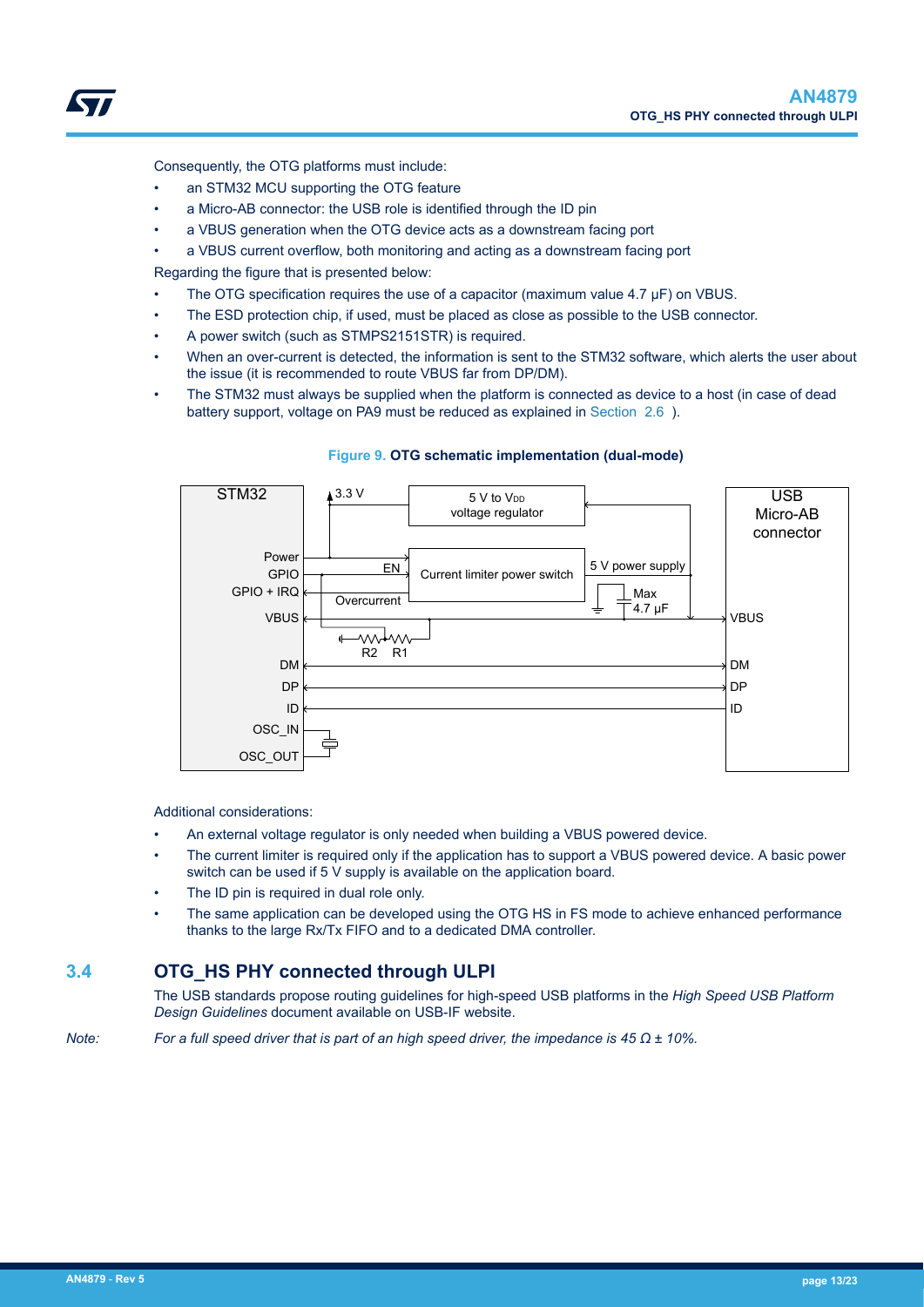

<span id="page-13-0"></span>*STI* 

- Because the ULPI PHY is master of an ULPI CLK, a crystal oscillator is required to guarantee clock precision for the ULPI sampling and for the USB HS data sampling.
- The OTG specification requires a capacitor (maximum value 4.7 μF) on VBUS.
- The ESD protection chip, if used, has to be placed as close as possible to the USB connector.

#### **Figure 10. USB HS via ULPI interface**



#### **3.4.1 External USB HS PHYs compatible via ULPI interface**

The following table lists some external USB HS PHYs compatible through the ULPI interface.

#### **Table 12. Compatible USB HS PHY**

| <b>USB HS PHY</b>  | <b>Tested on</b>      |                  |  |
|--------------------|-----------------------|------------------|--|
|                    | <b>Board</b>          | <b>MCU</b>       |  |
|                    | STM3240G-Eval         | STM32F407        |  |
| ISP1705AET         | STM3241G-Eval         | STM32F417        |  |
|                    | STM3221G-Eval         | STM32F207        |  |
|                    | STM3220G-Eval         | STM32F217        |  |
|                    | <b>STM32779I-Eval</b> | STM32F777        |  |
|                    | STM32769I-Eval        | STM32F769        |  |
|                    | STM32756G-Eval        | STM32F756        |  |
| <b>USB3300-EZK</b> | STM32746G-Eval        | STM32F746        |  |
|                    | STM32479I-Eval        | <b>STM32F479</b> |  |
|                    | STM32F446E-Eval       | STM32F446        |  |
|                    | STM32F439I-Eval       | STM32F439        |  |
|                    | STM32F429I-Eval       | <b>STM32F429</b> |  |
|                    | STM32H753I-Eval       | <b>STM32H753</b> |  |
| USB3320C-EZK       | STM32H743I-Eval       | STM32H743        |  |
|                    | STM32F769I-Disco      | STM32F769        |  |
|                    | STM32F746G-Disco      | STM32F746        |  |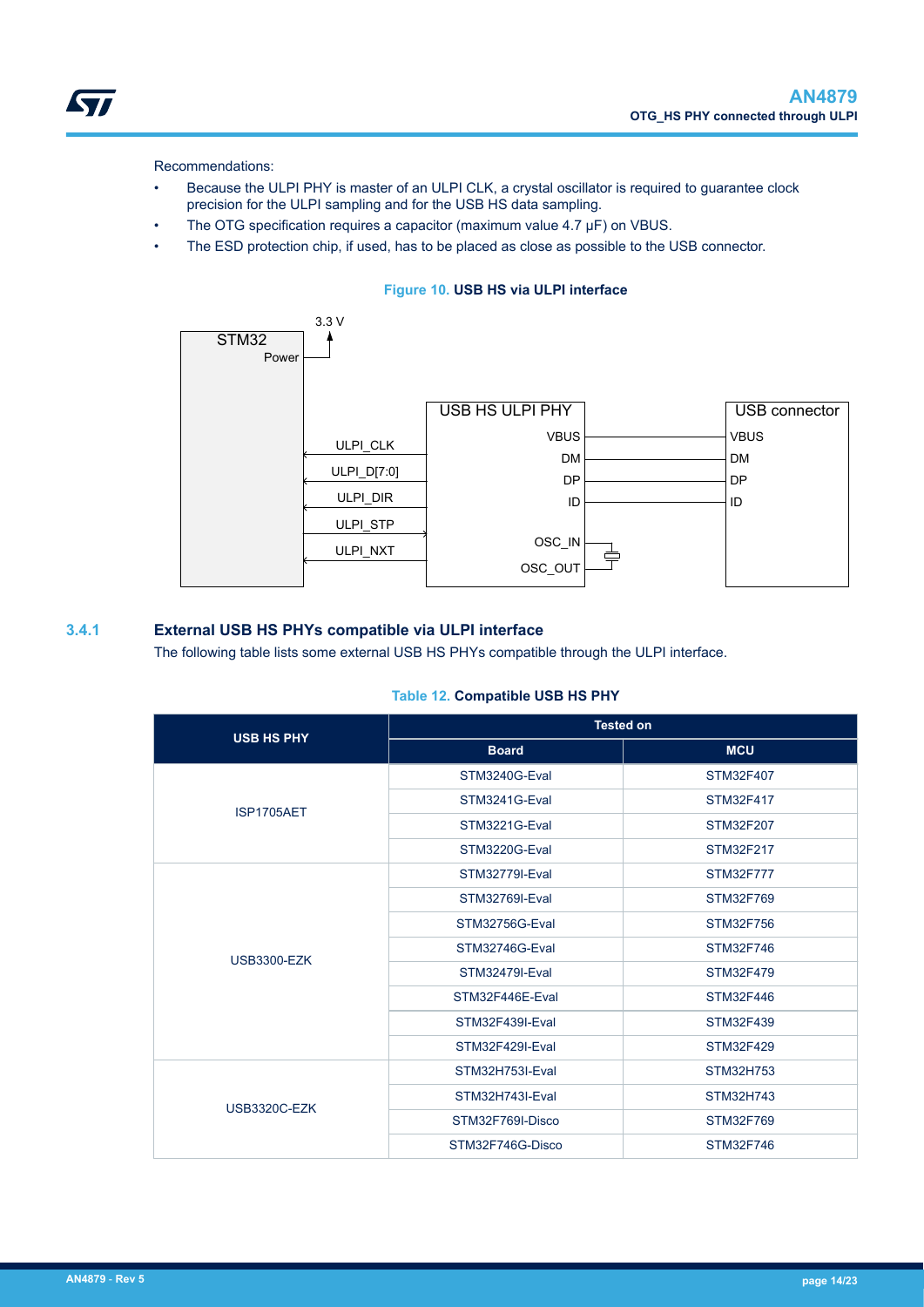<span id="page-14-0"></span>

## **3.5 USB applications through the embedded OTG HS PHY**

To operate USB HS on STM32F7x3 devices there is no need to connect an external HS PHY via ULPI, as they already include an internal HS USB PHY.

There are some other recommendations in addition to those detailed for the embedded USB FS PHY:

- An external capacitor of 2.2 μF must be connected on the VDD12OTGHS pin.
- The HS PHY has an OTG\_HS\_REXT pin needed for calibration, this pin must be connected to GND via an external precision resistor  $(3 K\Omega \pm 1\%)$ .

### **3.6 STM32 on USB-IF integrators list**

The list of the STM32 devices with certified USB peripherals is available on www.usb.org. The table below summarizes the certified USB peripherals by STM32 device.

#### **Table 13. Certified USB peripherals**

| STM32 device     | <b>Certified category</b> | Speed(s)  | <b>TID</b> |
|------------------|---------------------------|-----------|------------|
| <b>STM32F072</b> | Peripheral                | LS/FS     | 40001561   |
| STM32F103        | Peripheral                | LS/FS     | 40000455   |
| STM32F105        | Peripheral                | LS/FS     | 40001571   |
| STM32F205/7      | Peripheral                | LS/FS     | 40001366   |
| STM32F205/7      | Peripheral                | <b>HS</b> | 40001365   |
| STM32F207        | <b>Embedded host</b>      | <b>FS</b> | 120000252  |
| STM32F207        | Embedded host             | <b>HS</b> | 120000251  |
| STM32F303        | Peripheral                | LS/FS     | 40001494   |
| STM32F373        | Peripheral                | LS/FS     | 40001496   |
| STM32F405/7      | Peripheral                | <b>HS</b> | 40001393   |
| STM32F405/7      | Peripheral                | LS/FS     | 40001394   |
| STM32F407        | <b>Embedded host</b>      | <b>HS</b> | 120000253  |
| STM32F407        | <b>Embedded host</b>      | <b>FS</b> | 120000256  |
| <b>STM32F723</b> | Peripheral                | <b>HS</b> | 40001777   |
| STM32F723        | Embedded host             | <b>FS</b> | 120000703  |
| STM32F723        | Embedded host             | HS        | 120000702  |
| STM32F723        | Peripheral                | LS/FS     | 40001776   |
| STM32L053        | Peripheral                | LS/FS     | 40001612   |
| STM32L152        | Peripheral                | LS/FS     | 10730015   |
| STM32L476,       | Peripheral                | LS/FS     | 40001658   |
| STM32L476ZGT6U   |                           |           |            |
| STM32L476,       | <b>Embedded host</b>      | <b>FS</b> | 120000348  |
| STM32L476ZGT6U   |                           |           |            |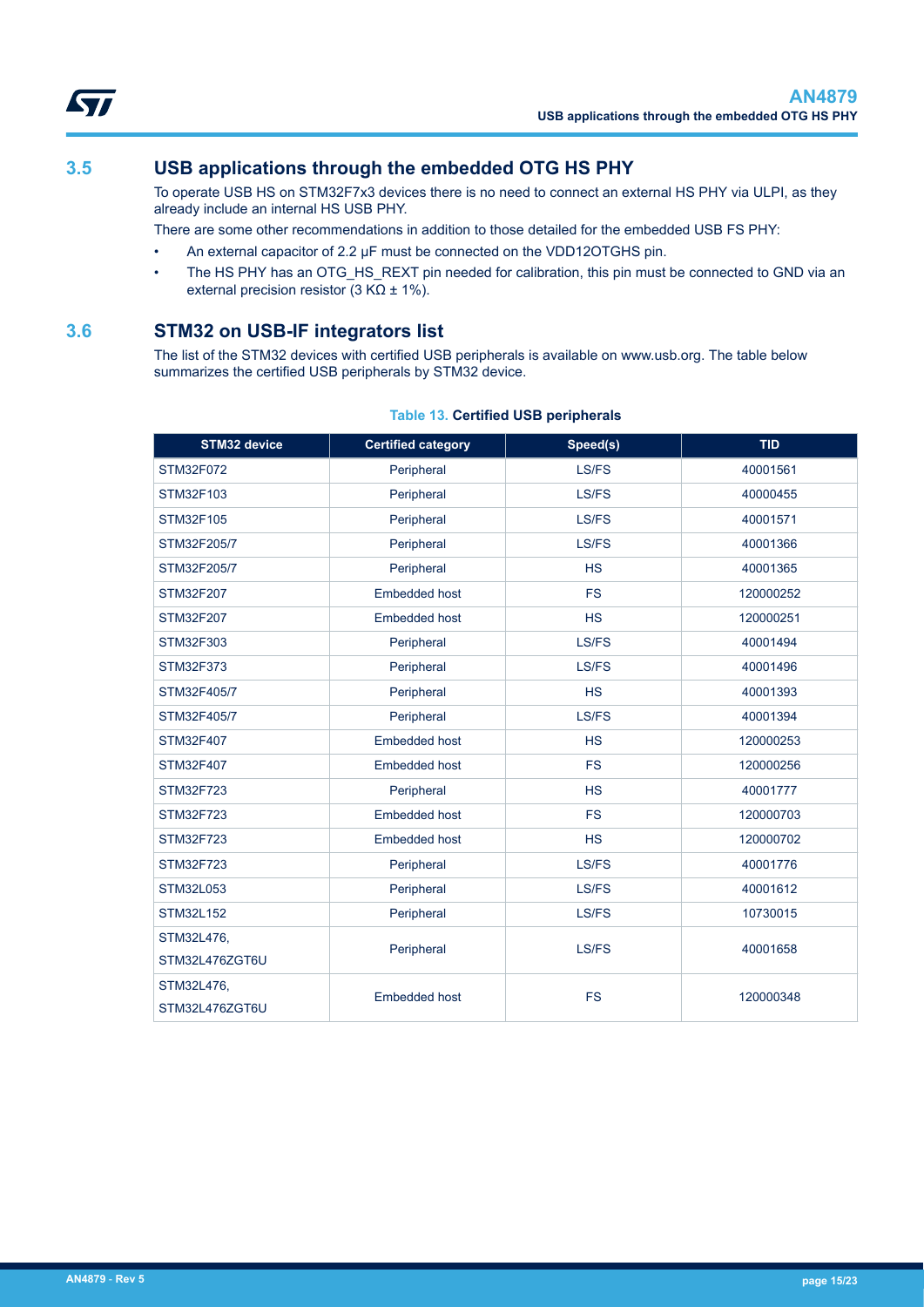## <span id="page-15-0"></span>**4 FAQs (frequently asked questions)**

#### **Q:** What is the minimum operating voltage for USB?

**A:** The USB, including its internal transceiver, is functional only for  $V_{DD}/V_{DDUSB} \ge 2.7$ -V. However, to be compliant with USB specification, a minimum of 3.0 V is needed. Below 2.7-V, the functionality of the internal transceiver is not ensured over the whole temperature range.

**Q:** The datasheet says that the USB transceiver functionality is ensured down to 2.7 V, but the full-speed electrical characteristics are degraded in 2.7 to 3.0 V voltage range. What is the meaning of this sentence? **A:** When the USB operating voltage is below 3.0 V, ST guarantees that the PLL generates correctly the 48 MHz, and that the analog transceivers are functional: the USB is correctly operating.

However, the electrical signals are not compliant with the USB2.0 full-speed specification, and, consequently, some tests needed to get the USB certification (such as the eye diagram test) do not pass. In other words, the USB is operational, but the customer cannot get the USB certification.

Refer to www.usb.org for more details about the electrical requirements needed to be compliant with the USB specification.

**Q:** The pull up resistor on D+ line must always be added for the STM32 acting as a full speed device?

**A:** A full-speed device uses a pull-up resistor attached to D+ to specify itself as a full-speed device (and to indicate its speed). The pull-up resistor at the device end is also used by the host or hub to detect the presence of a device connected to its port. Without a pull-up resistor, the USB assumes there is nothing connected to the bus. On some STM32 microcontrollers the pull-up resistor is already embedded. Otherwise, the customer needs to add it. Refer to *Embedded pull-up resistor on USB\_DP* line in [Table 3](#page-2-0) to know if this resistor is integrated on the used STM32 MCU.

**Q:** In order to manage the VBUS sensing for USB device, are there any recommendations for the resistor bridge values?

**A:** Resistor bridge values must be chosen with respect to the following conditions:

- Voltage must be lower than 4 V.
- Voltage must be higher than  $0.7 \times V_{DD}$ .
- A 200 μA typical current consumption is tolerated.

Refer to "*Management of VBUS sensing for USB device design*" shared on http://community.st.com.

**Q:** Can the external clock source (HSE bypass mode) be used for the USB clock source?

**A:** Yes, this is possible. HSE ON with an external crystal or HSE in bypass mode are required, but HSI cannot be used.

**Q:** Can we use two USB ports simultaneously (when they are available)?

**A:** Yes, this is feasible.

**Q:** Is it possible to connect more than one device to the same USB port configured as host? **A:** No, hub operation is not supported.

**Q:** Can the STM32 USB FS peripheral be used to make a USB LS device? **A:** No, only full-speed transfers are supported in device mode. Refer to [Section 2.2](#page-5-0) for more details.

**Q:** According to the USB specification (FS driver characteristics), when the full-speed driver is/is not part of a high‑speed capable transceiver, the impedance of each of the drivers must be in the range 40.5 to 49.5 Ω/28 to 44 Ω, respectively. Are the STM32 devices embedding these matching resistors?

**A:** Yes. On the internal USB PHYs, the matching output impedance is already embedded in the pad transceiver and is in line with the USB specification. No external resistors are needed.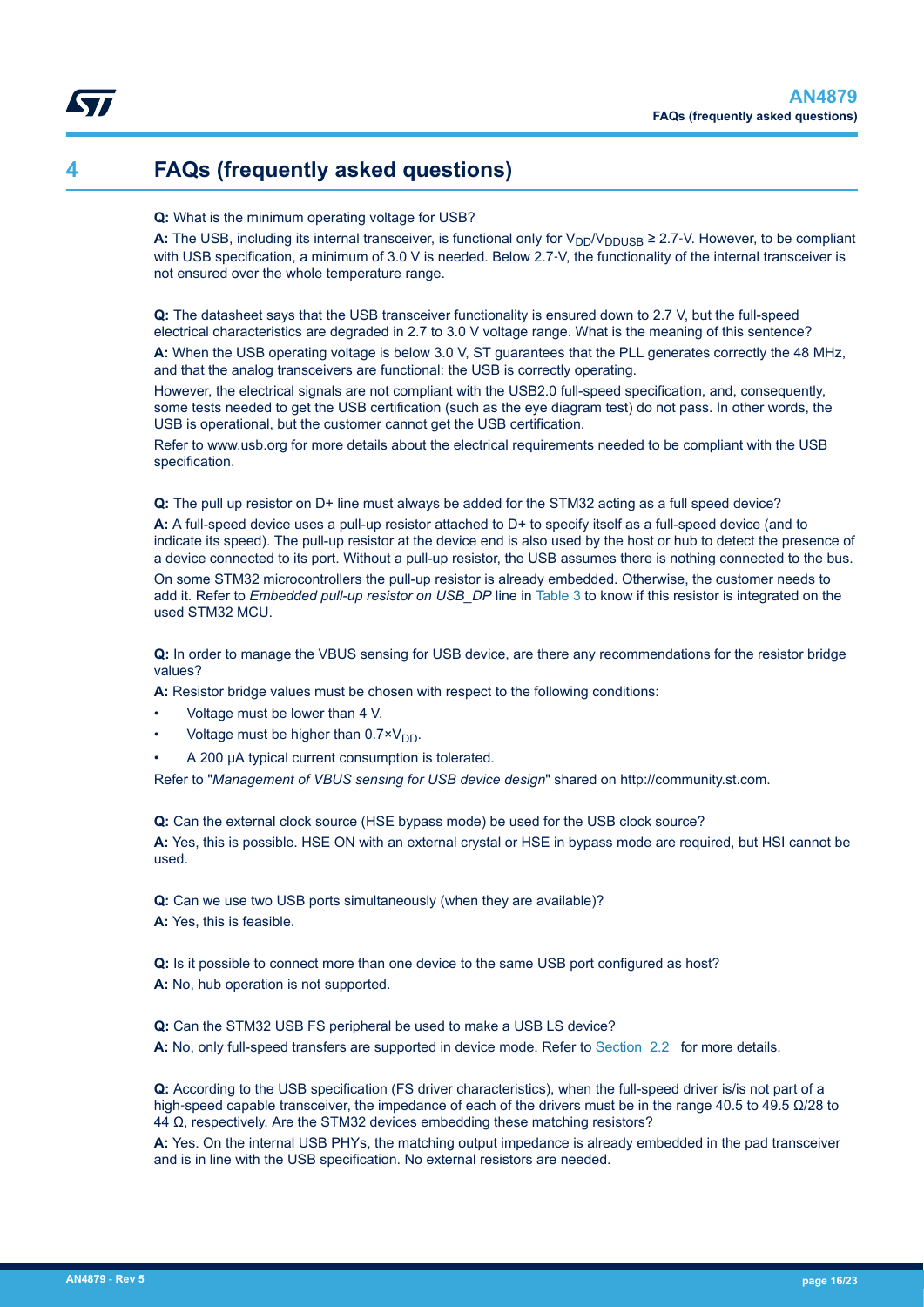**Q:** Is it possible to use the USB peripheral when the operating voltage V<sub>DD</sub> on the MCU is below 2.7 V?

**A:** This is possible only if a VDDUSB pin is available to power the USB block. In this case, the microcontroller can be powered with the minimum specified supply voltage, while an independent 3.3 V power supply can be connected to V<sub>DDUSB</sub>.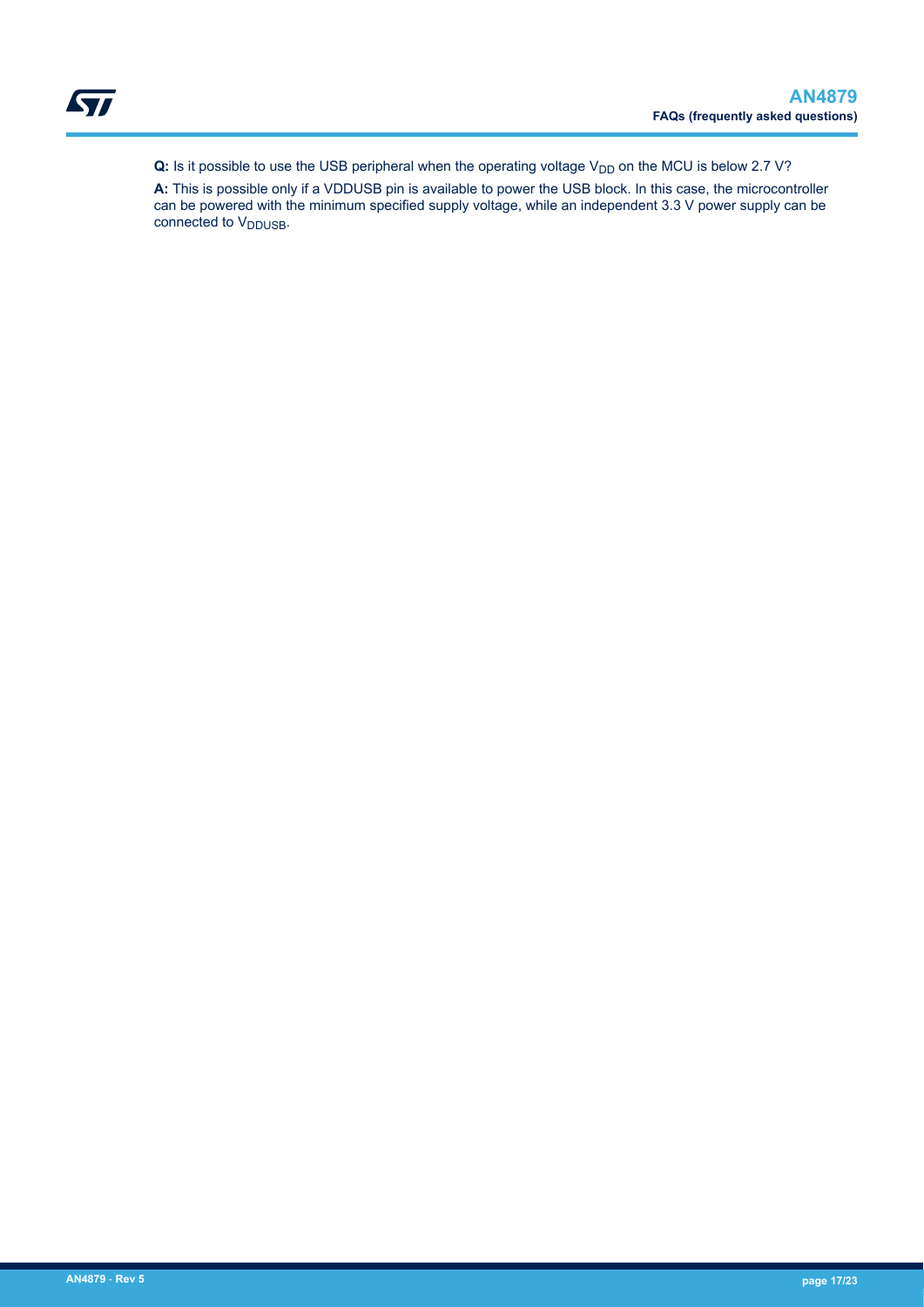## <span id="page-17-0"></span>**5 Conclusion**

This application note helps STM32 MCUs users to correctly design their USB applications.

All aspects described inside this document, and specifically requirements described in Section 3, are mandatory for correct operation of the USB peripheral on STM32 MCUs, and for ensuring its electrical compliance with the USB standard.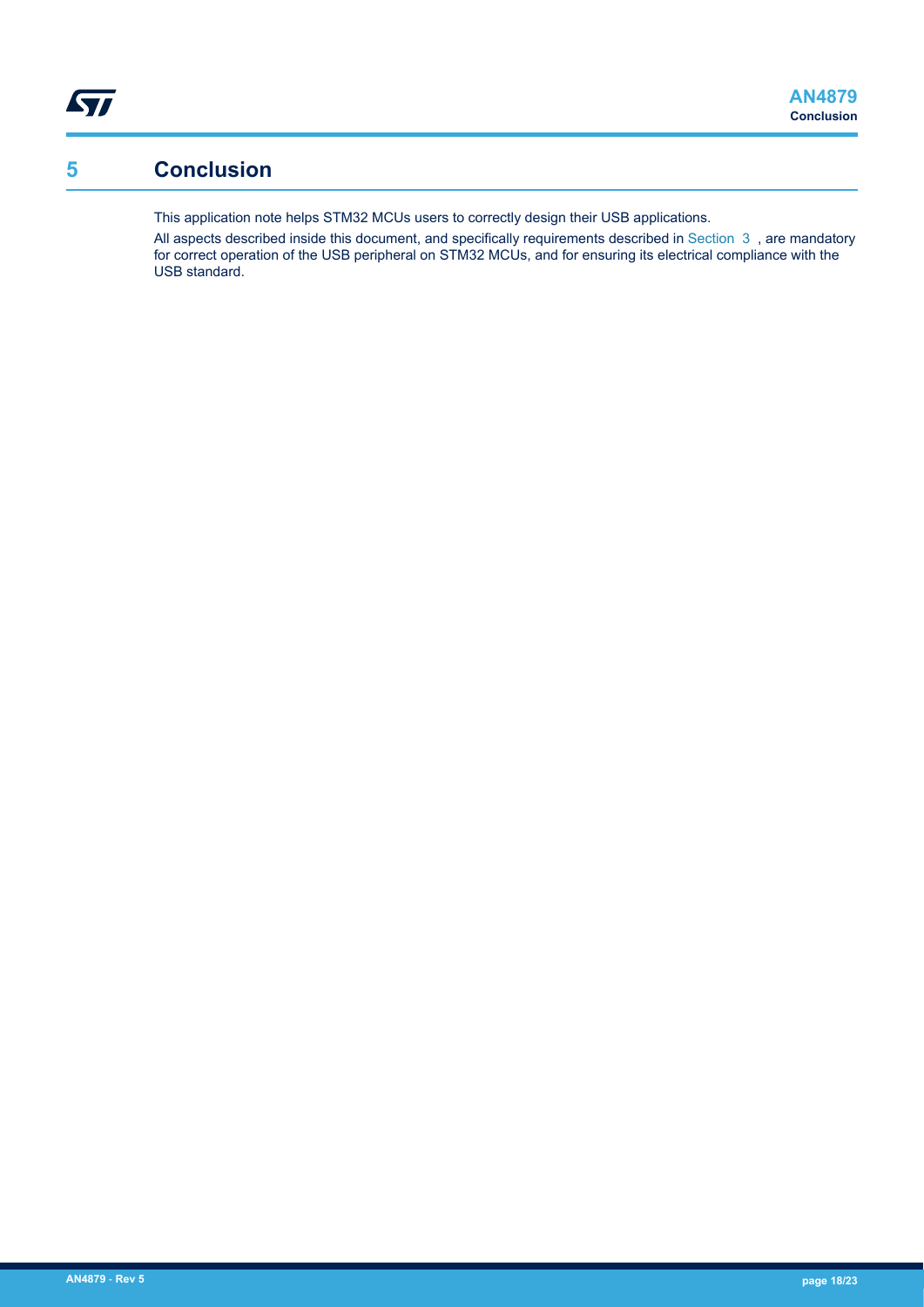## <span id="page-18-0"></span>**Revision history**

| <b>Table 14. Document revision history</b> |
|--------------------------------------------|
|--------------------------------------------|

| <b>Date</b> | <b>Version</b> | <b>Changes</b>                                                                                                                                                                                                                                                                                                                                                                                                                                                                                                                                                                                                                                                                                                                                                                                                                              |
|-------------|----------------|---------------------------------------------------------------------------------------------------------------------------------------------------------------------------------------------------------------------------------------------------------------------------------------------------------------------------------------------------------------------------------------------------------------------------------------------------------------------------------------------------------------------------------------------------------------------------------------------------------------------------------------------------------------------------------------------------------------------------------------------------------------------------------------------------------------------------------------------|
| 10-Aug-2016 | $\mathbf{1}$   | Initial release.                                                                                                                                                                                                                                                                                                                                                                                                                                                                                                                                                                                                                                                                                                                                                                                                                            |
| 24-Nov-2016 | 2              | Document classification updated from public to ST Restricted.                                                                                                                                                                                                                                                                                                                                                                                                                                                                                                                                                                                                                                                                                                                                                                               |
| 27-Apr-2018 | 3              | Document classification changed from ST Restricted to Public.<br>$\bullet$<br>Scope extended to all STM32 microcontrollers.<br>٠<br>Updated Introduction and Section 3: Hardware guidelines for USB implementation and its subsections.<br>٠<br>Added Section 1: List of abbreviations and acronyms, Section 2: USB on STM32 products and its<br>$\bullet$<br>subsections. Section 4: FAQs and Section 6: Conclusion.<br>Updated all figures in Section 3: Hardware guidelines for USB implementation.<br>$\bullet$<br>Removed former Table 1: Applicable products, Section 1: Layout guidelines for USB FS devices, Section<br>٠<br>1.1: PCB track impedance and routing on FS data lines, Section 4: Hardware guideline for OTG product<br>implementation and Section 5: OTG USB high speed PHY connected to STM32 through the ULPI link. |
| 18-Dec-2018 | 4              | Added Table 1. Applicable products<br>Updated:<br>Section 1 General information<br>٠<br>Table 3. USB implementation in STM32 devices<br>$\bullet$<br>Section 2.1 USB implementation on STM32 products and all its tables<br>٠<br>Section 2.4 Clock<br>٠<br>Section 3.1.1 USB FS upstream port in self-powered applications<br>$\bullet$<br>Section 3.1.2 USB FS upstream port in bus-powered applications<br>٠<br>Section 3.2 USB FS downstream port<br>٠<br>Section 4 FAQs (frequently asked questions)<br>٠<br>Section 6 Conclusion<br>All figures in the document<br>٠                                                                                                                                                                                                                                                                   |
| 30-May-2022 | 5              | Updated:<br>Section 2.6 VBUS sensing detection<br>$\bullet$<br>STM32F105/107 in Table 4. USB implementation on STM32 mainstream products<br>٠<br>Figure 4. USB FS upstream port with embedded pull-up resistor in self-powered applications<br>٠<br>Figure 9. OTG schematic implementation (dual-mode)<br>٠<br>References integrated in Section 1 General information<br>٠                                                                                                                                                                                                                                                                                                                                                                                                                                                                  |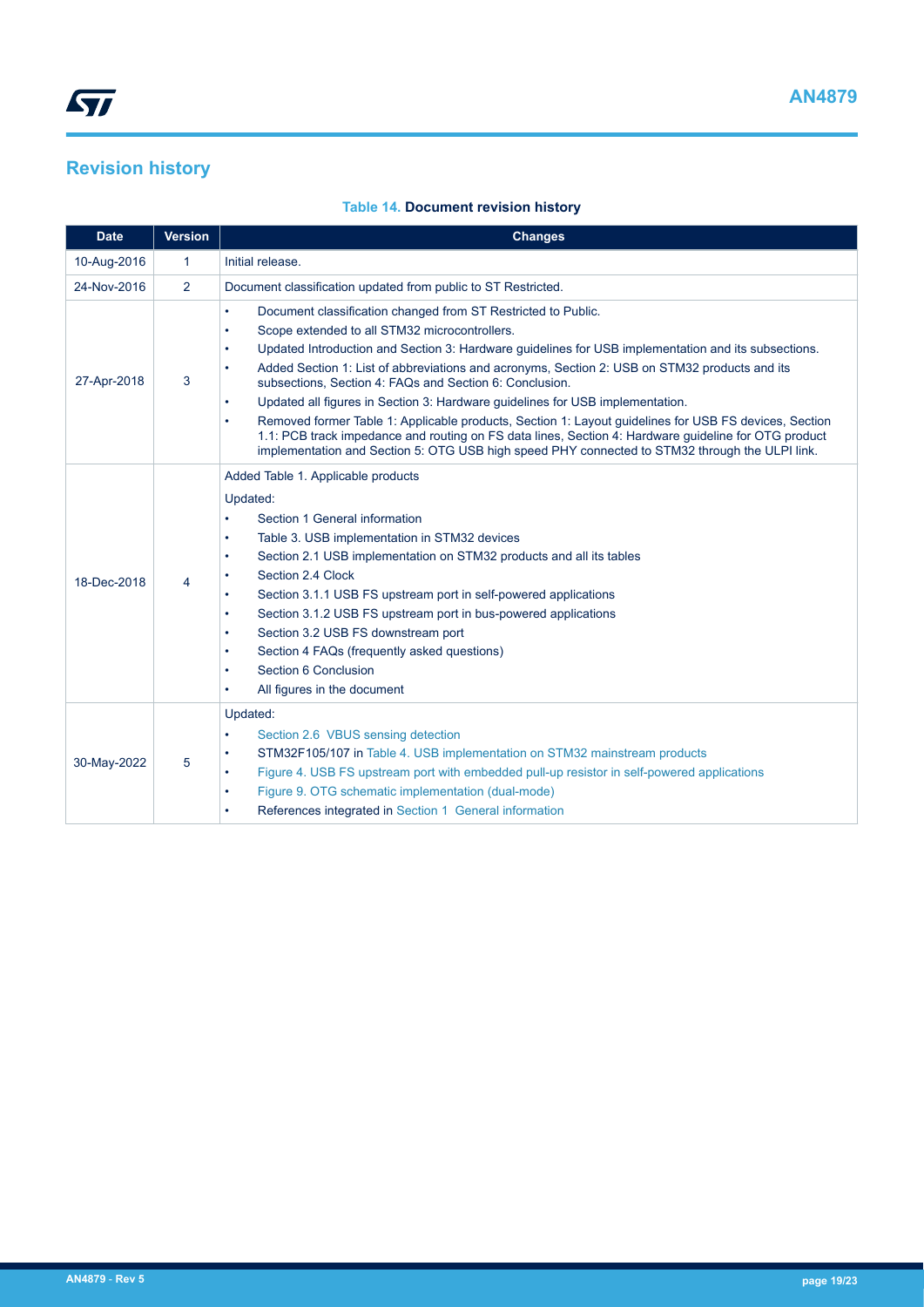## **Contents**

| 1            |     |       |  |
|--------------|-----|-------|--|
| $\mathbf{2}$ |     |       |  |
|              | 2.1 |       |  |
|              | 2.2 |       |  |
|              | 2.3 |       |  |
|              | 2.4 |       |  |
|              | 2.5 |       |  |
|              | 2.6 |       |  |
| 3            |     |       |  |
|              | 3.1 |       |  |
|              |     | 3.1.1 |  |
|              |     | 3.1.2 |  |
|              | 3.2 |       |  |
|              | 3.3 |       |  |
|              | 3.4 |       |  |
|              |     | 3.4.1 |  |
|              | 3.5 |       |  |
|              | 3.6 |       |  |
| 4            |     |       |  |
| 5            |     |       |  |
|              |     |       |  |
|              |     |       |  |
|              |     |       |  |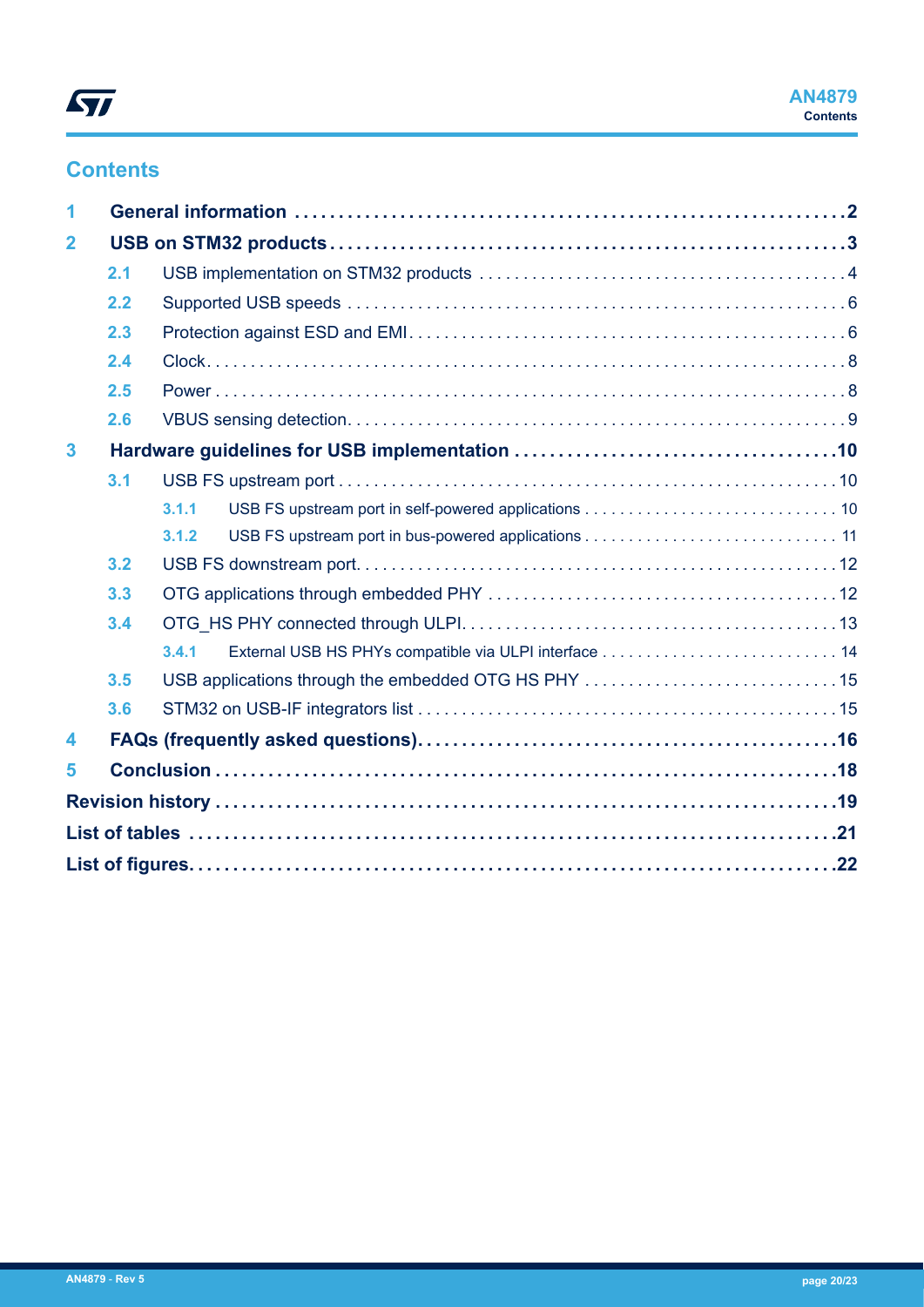## <span id="page-20-0"></span>**List of tables**

| Table 1.  |  |
|-----------|--|
| Table 2.  |  |
| Table 3.  |  |
| Table 4.  |  |
| Table 5.  |  |
| Table 6.  |  |
| Table 7.  |  |
| Table 8.  |  |
| Table 9.  |  |
| Table 10. |  |
| Table 11. |  |
| Table 12. |  |
| Table 13. |  |
|           |  |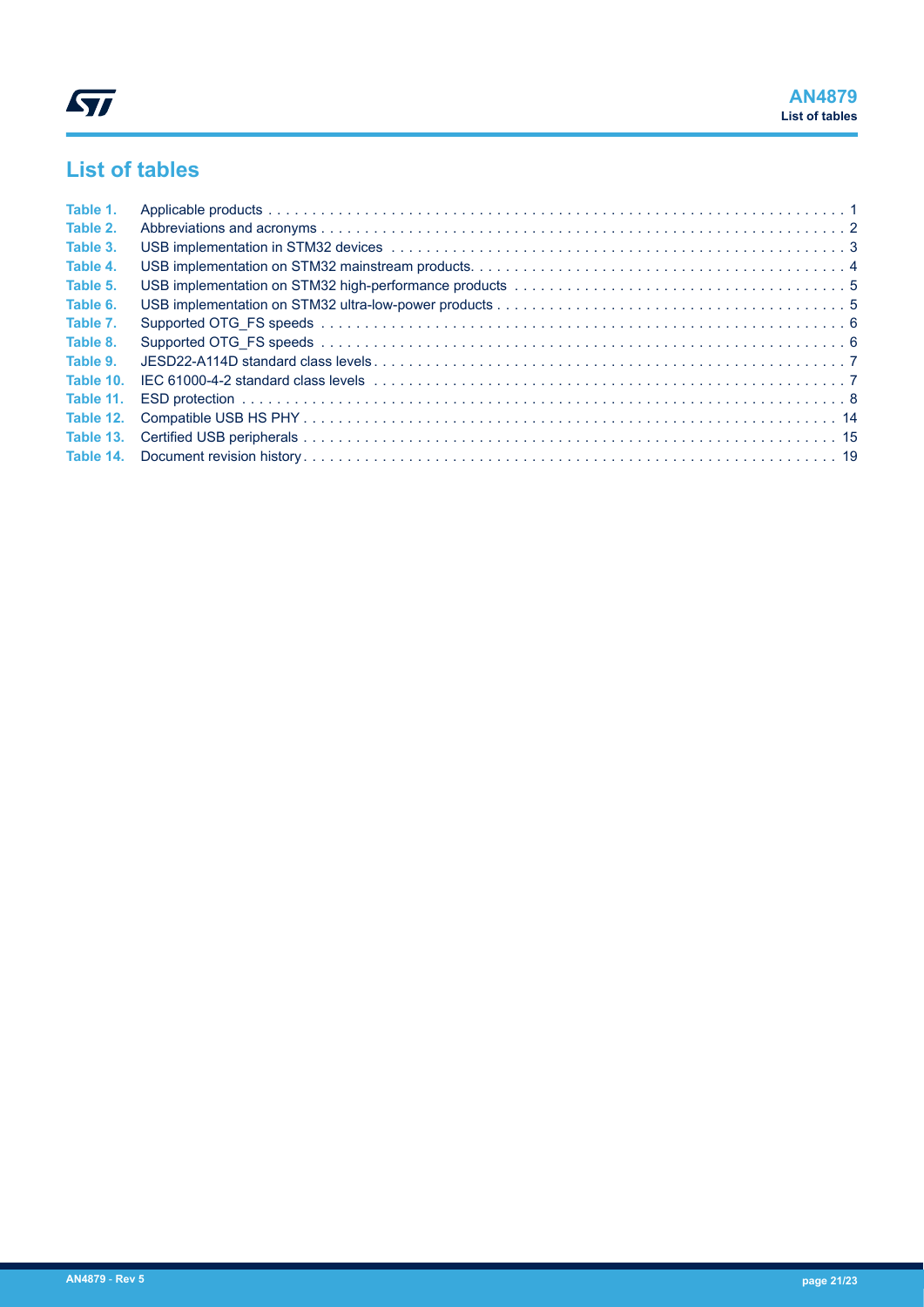# <span id="page-21-0"></span>**List of figures**

| Figure 1.  |                                                                                        |  |
|------------|----------------------------------------------------------------------------------------|--|
| Figure 2.  |                                                                                        |  |
| Figure 3.  |                                                                                        |  |
| Figure 4.  | USB FS upstream port with embedded pull-up resistor in self-powered applications 10    |  |
| Figure 5.  | USB FS upstream port without embedded pull-up resistor in self-powered applications 11 |  |
| Figure 6.  | USB FS upstream port with embedded pull-up resistor in bus-powered applications 11     |  |
| Figure 7.  | USB FS upstream port without embedded pull-up resistor in bus-powered applications 12  |  |
| Figure 8.  |                                                                                        |  |
| Figure 9.  |                                                                                        |  |
| Figure 10. |                                                                                        |  |